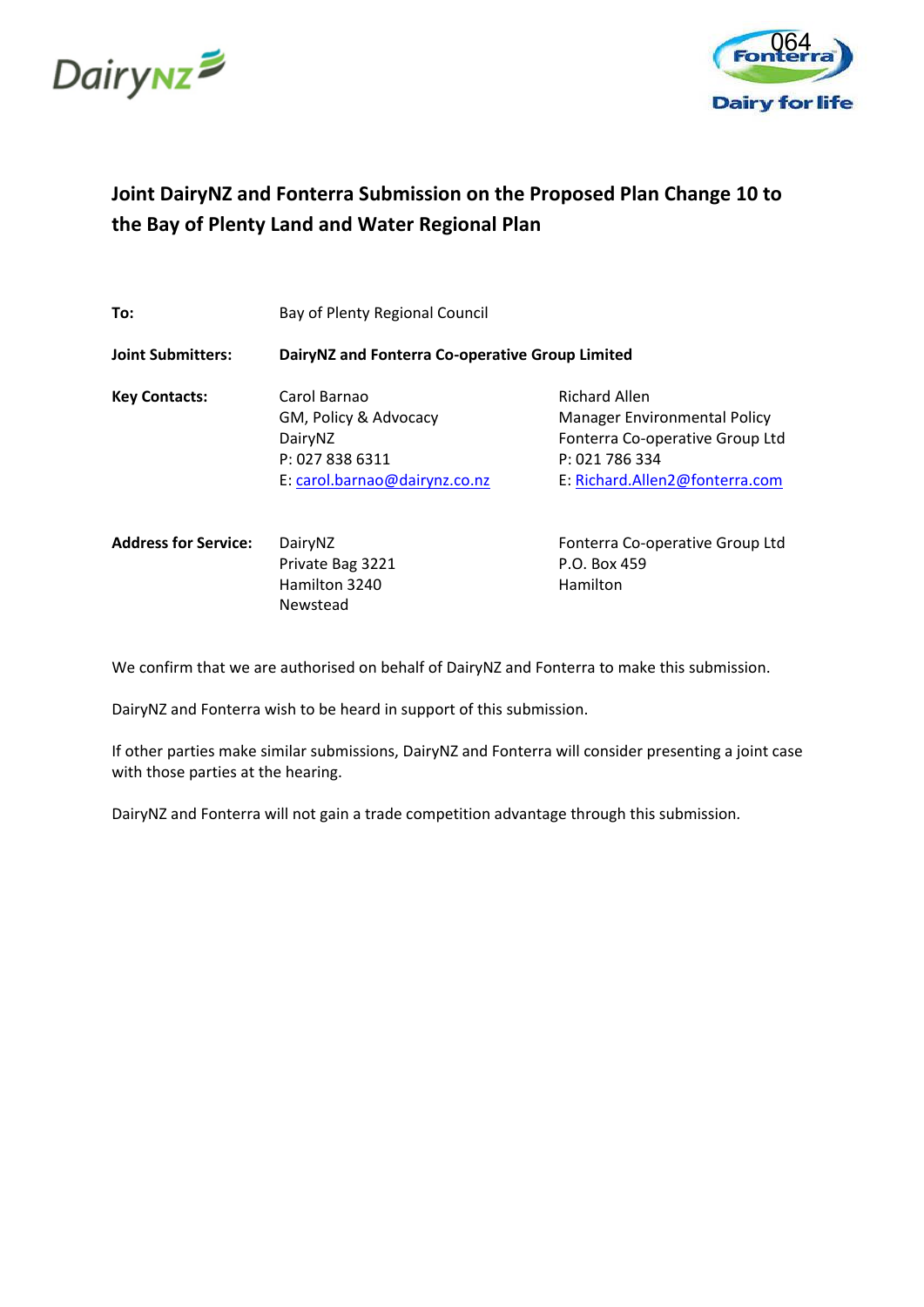# **Submission Structure**

|    | 1. Background information on the submitters<br>3        |                                                                                                                                                                                            |   |  |  |  |  |
|----|---------------------------------------------------------|--------------------------------------------------------------------------------------------------------------------------------------------------------------------------------------------|---|--|--|--|--|
| 2. |                                                         | Scope and nature of submission                                                                                                                                                             | 3 |  |  |  |  |
| 3. |                                                         | Overview of key submission points                                                                                                                                                          | 4 |  |  |  |  |
| 4. | Detailed analysis and commentary<br>5                   |                                                                                                                                                                                            |   |  |  |  |  |
|    | 4.1<br>4.2<br>4.3<br>4.4                                | Adaptive management approach and current state of scientific<br>knowledge<br>Resource consent requirements<br>Use of OVERSEER and reference files<br>Nitrogen management plan requirements |   |  |  |  |  |
|    | 5. Comments on specific Plan Change 10 provisions<br>11 |                                                                                                                                                                                            |   |  |  |  |  |
|    | <b>Appendices</b>                                       |                                                                                                                                                                                            |   |  |  |  |  |

| Appendix A: Review of current Overseer losses against PNDA targets (6 farms)                      | 21 |
|---------------------------------------------------------------------------------------------------|----|
| Appendix B: Farm system and economic implications for meeting the PNDA targets<br>for dairy farms | 22 |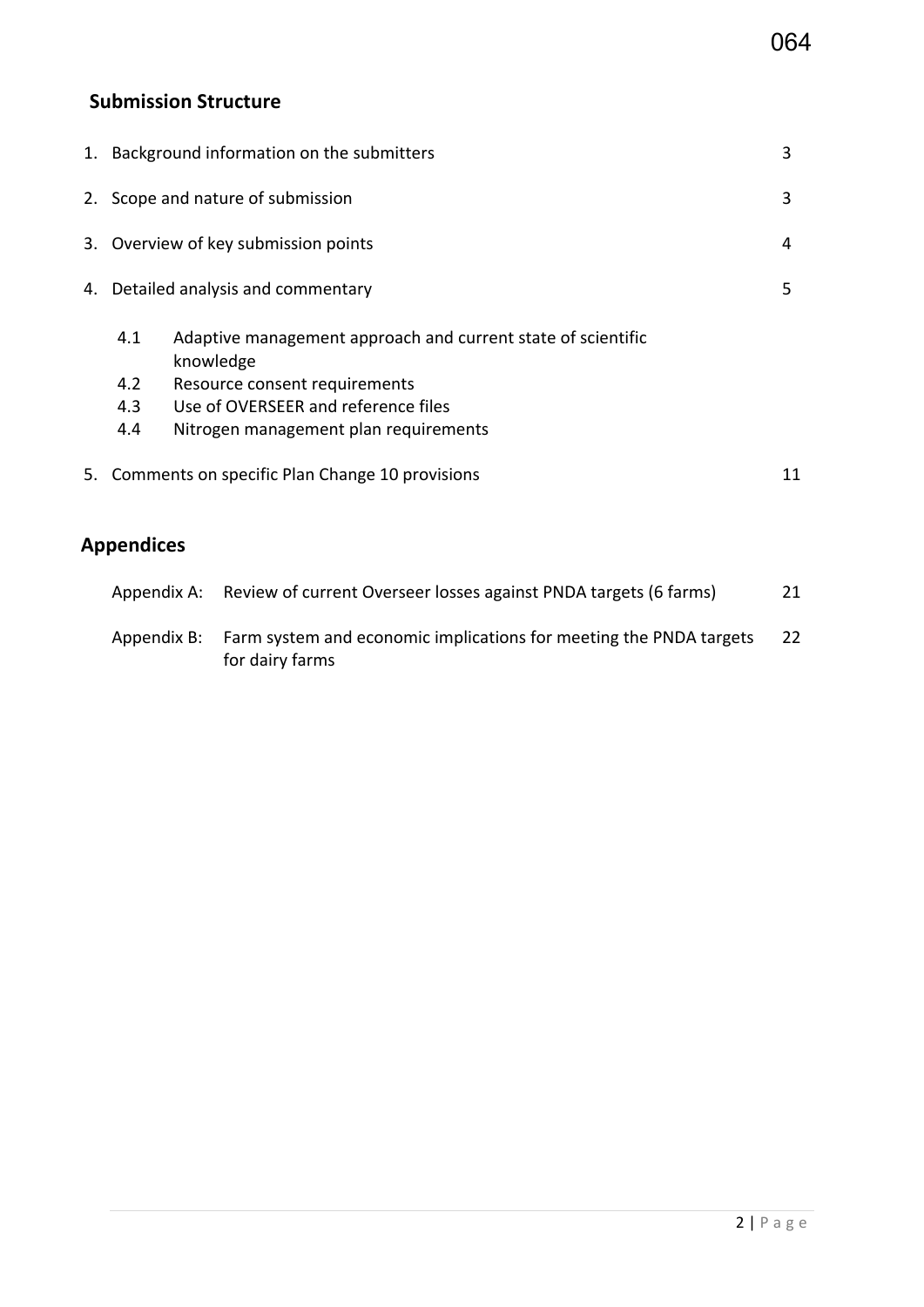## **1. Background information on the submitters**

## **About DairyNZ**

DairyNZ is the industry good organisation representing New Zealand's dairy farmers. Funded by a levy on milk solids and through government investment, our purpose is to secure and enhance the profitability, sustainability and competitiveness of New Zealand farming. DairyNZ's work includes research and development to create practical on-farm tools, leading on-farm adoption of best practice farming, promoting careers in dairying, and advocating for farmers with central and regional government.

DairyNZ recognises that beyond supporting the economic well-being of New Zealand's urban and rural communities, the dairy sector must responsibly manage its environmental footprint. The Strategy for Sustainable Dairy Farming 2013-2020 ("Making Dairy Farming Work for Everyone") signals the intent of dairy farming to be a part of New Zealand's future for the long term. DairyNZ supports the development of a resource management system that achieves the sustainable management of natural and physical resources in an efficient and equitable way.

### **About Fonterra**

Fonterra is a global, co-operatively-owned dairy nutrition company. It is owned by more than 10,500 farmers and their families who together produce approximately 22 billion litres of milk each year. With this milk Fonterra produces more than two million tonnes of dairy ingredients, specialty ingredients and consumer products each year, with 95 per cent of these exported to millions of consumers in approximately 140 countries around the world. The key components of Fonterra's success include a healthy environment in which to produce milk, access to robust energy and transport infrastructure and an efficient and effective regulatory setting.

## **2. Scope and nature of submission**

DairyNZ and Fonterra recognise that the proposals outlined in Plan Change 10 (PC 10) are intended to give effect to the Council's obligations under the Resource Management Act, and reflect the outcome of an intensive program of stakeholder consultations on strategies to optimise the sustainable management of the Rotorua Te Arawa Lakes catchment – a catchment that is of immense cultural, social, and economic significance to the local Bay of Plenty community and New Zealanders nationwide.

We also recognise that this Plan synthesises a complex body of national and regional resource management policy requirements. Consequently a number of issues, such as the Lake Rotorua annual catchment loads and reduction targets (and associated sector contributions) are not open for submission. Our key objective in preparing this submission is to ensure that the Council delivers on its commitment to adopt an evidence-based planning approach that utilises fully integrated adaptive management techniques.

Our policy positions are built on expert technical analysis of regional and farm-scale economic data, farm systems knowledge, farmer behaviour, water quality science and aquatic ecology. We have applied this approach to the development of this submission.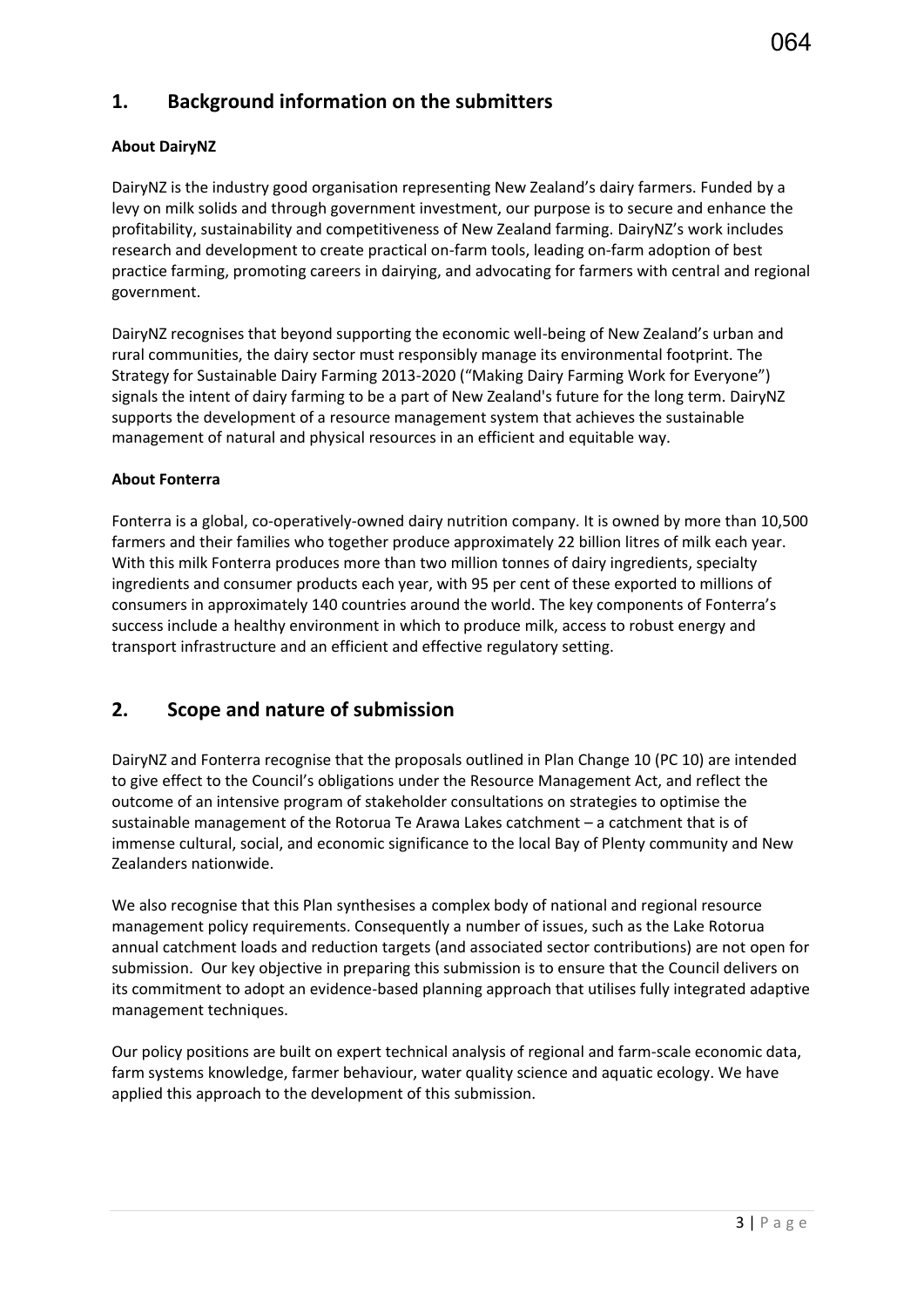## **3. Overview of key submission points**

DairyNZ and Fonterra appreciate the opportunity to submit on PC 10. The key issues that we wish to comment on relate to:

- The need for PC 10 to provide maximum flexibility for the Council to re-calibrate its approach in response to the outcomes of regular science and policy reviews. This is particularly important in view of Lake Rotorua's unique geophysical conditions, and recent trends in lake water quality and Trophic Level Index (TLI) state;
- The Council develops a clear strategy for managing multiple catchment attributes and water quality variables over time. Our key concern is that the PC 10 is almost exclusively focussed on the managed reduction of Nitrogen loss whereas the latest scientific evidence indicates that Phosphorous has more significant and enduring impacts on Lake health;
- The proposed resource consenting requirements are modified to provide farming businesses with higher levels of investment confidence and flexibility (including alternate consenting pathways) to maximise the Bay of Plenty's regional social, economic and cultural wellbeing in accordance with the Resource Management Act's broader policy objectives, and to ensure that lake restoration targets are met in the most effective way over the long-term;
- Schedule LR Five (relating to the Use of Overseer and Reference Files) is modified to require Overseer and Reference files to be prepared in accordance with best practice data input standard to ensure consistency nationally, and that progress towards achieving Managed Reduction Targets is measured in a robust and consistent manner;
- Discrepancies exist between the reference farms and current farm systems in the catchment, especially for dairy farms with crops, and OVERSEER Reference Files outputs are therefore not representative of the present situation. The consequence of this is that changes in OVERSEER version number may lead to an inaccurate recalculation and in turn an underestimation of the Nitrogen Discharge Allowance reduction targets for actual farms, as well as failure to account for differences in the impact of OVERSEER changes between farms, and
- Schedule LR Six (relating to Nitrogen Management Plan requirements) and relevant rules are modified so there is a greater emphasis on managing outcomes rather than inputs. Additional information outlining the Council's proposed auditing regime, particularly where plans are prepared as part of an industry environmental management program, will also engender higher levels of public trust and confidence in the proposed arrangements.

Finally, while we have not included significant commentary on these remaining items, we would also like to take this opportunity to note that:

- The achievement of the Council's objectives is contingent on the implementation of various measures (including gorse control, engineering solutions and land-use change incentives) which are not managed through PC 10. It is obviously important that additional information on the implementation program is made available as soon as possible, and
- The Council has also identified the potential need for further changes to the Plan to fully implement the National Policy Statement. We fully support the Council's intention to undertake continual change through an adaptive management process and address these changes using collaborative processes.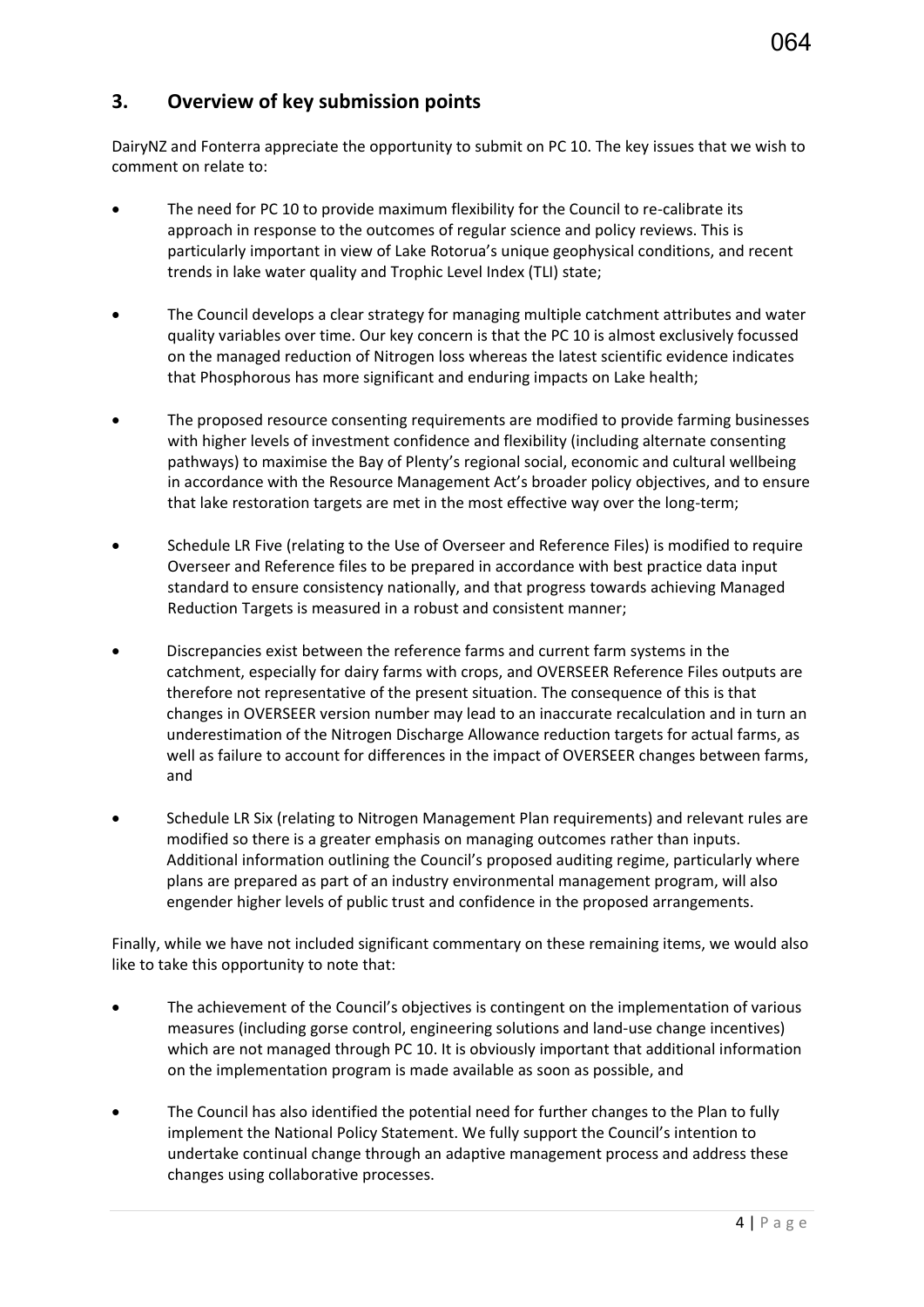## **4. Detailed analysis and commentary**

### **4.1 Adaptive Management Approach and the current state of scientific knowledge**

DairyNZ and Fonterra welcome PC 10's commitment to adopting an adaptive management approach that recognises the inherent challenges associated with the effective management of bio-physical resources. These challenges arise because of the dynamic nature of the bio-physical environment, and the inherent uncertainty associated with predicting how the natural resource system will respond to management interventions. It is therefore essential that adaptive management approaches incorporate regular reviews to assess the extent to which resource management interventions are fulfilling their stated objectives. Accessing robust, evidence-based scientific data is a key part of this review process. In view of the above, it is important to outline the current state of our scientific knowledge regarding the factors that are impacting on the Lake Rotorua catchment.

Lake Rotorua water quality is eutrophic due to current and historical nutrient loading to the lake from point and diffuse sources, including wastewater discharges and landuse. Elevated in-lake concentrations of nitrogen (N) and phosphorus (P) have led to increases in algal biomass (chlorophyll-a) and frequent cyanobacteria blooms in some years. Legacy nutrient loads have been retained in the lake sediments and are released back into the overlying water column under certain environmental conditions. Internal nutrient loading is currently perceived to be a main driver of algal dynamics in the lake and release from internal stores is the primary mechanism for supply of phosphorus during critical periods for algal growth.

The Lakes Rotorua and Rotoiti Action Plan (BOPRC, 2009) sets out management actions to restore Lake Rotorua to a community-desired water quality state similar to the condition of the Lake as it was in the 1960's. This aspiration has been translated into an equivalent scientific target using the Trophic Level Index (TLI), an overall measure of lake water quality condition based on total nitrogen (TN), total phosphorus (TP) and chlorophyll-a concentrations, and water column transparency (secchi disk). For Lake Rotorua the TLI target has been set to 4.2, which is indicative of a eutrophic system, but at the same time is considered realistic given the geophysical characteristics of the lake and its long history of landuse activity in the catchment.

There has been a consistent improving trend in lake TLI since 2003. The greatest improvements in were observed between 2010 and 2012, when the lake reached its TLI target of 4.2 before stabilising at or around the TLI target through to 2014. These trends coincide with low level alum dosing in the Utuhina (beginning 2006) and Puarenga (beginning 2010) Streams. Alum is believed to be locking up internal lake P loads, hence the accelerated improvement to water quality since greater alum dosing in 2011. Other processes also appear to be important as improving water quality trends commenced three years prior to alum dosing. Lake TLI increased in 2016, likely due to prolonged periods of thermal stratification over the summer months.

The improvements in lake TLI strongly indicate that algal growth in Lake Rotorua is primarily limited by P availability, due to the greater relative reduction in P and Chlorophyll-a concentration compared to N. This is a divergence from the previous consensus that N was the most important limiting factor, as reflected in the current rules framework. Trend analysis of inflow water quality indicates that levels of nitrate in the inflow streams are increasing, as are levels of nitrate in the lake outflow. However, there does not appear to have been any adverse effects of this increasing nitrate trend on algal biomass, which has significantly reduced in line with significant reductions in TP.

These results suggest that the sustainable loads of N and P required to achieve a TLI of 4.2 in the long-term are uncertain and need revision to take account of the new information on P-limitation and the effects of alum-dosing on internal P-loads. This is especially important given the significant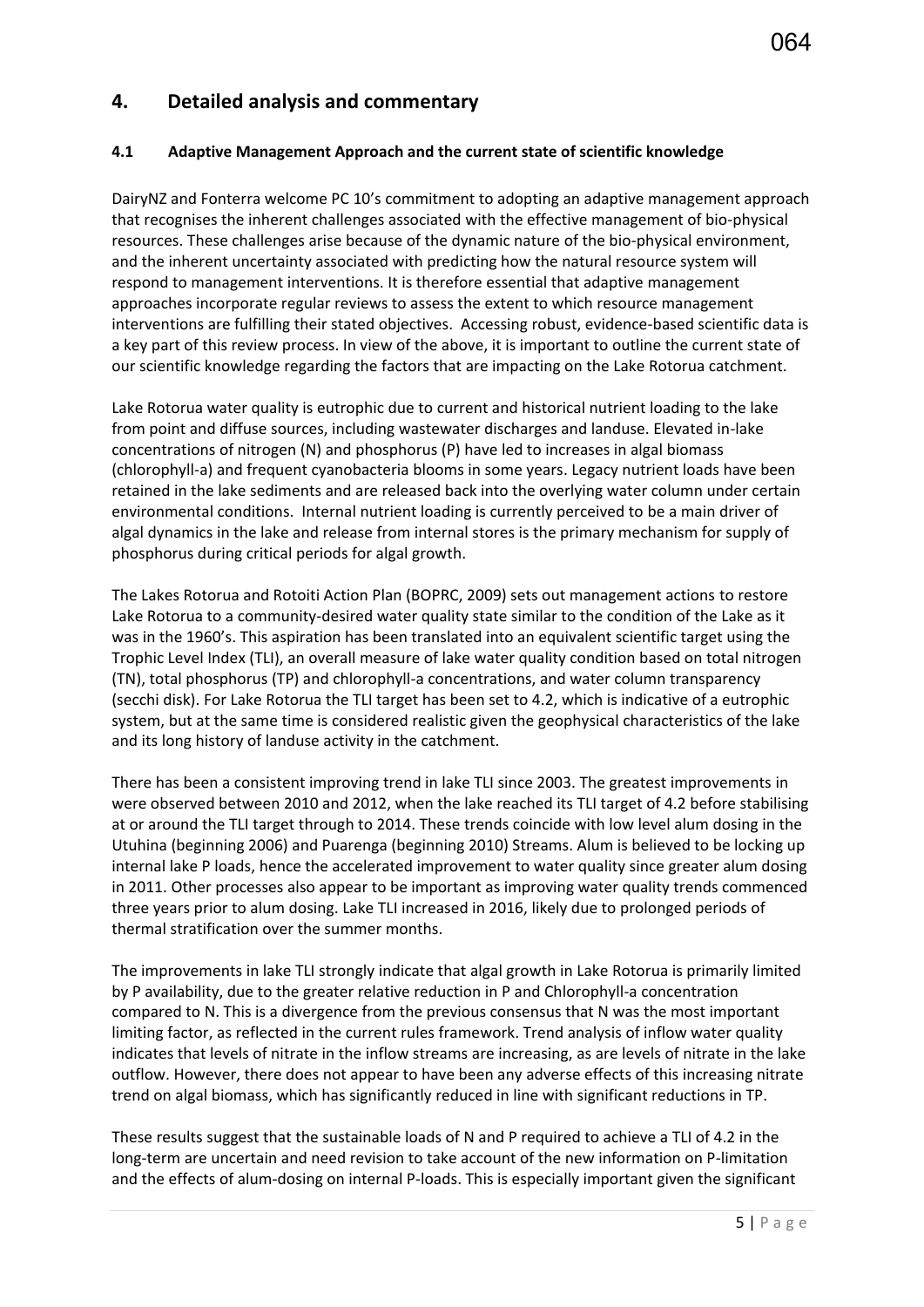financial cost and uncertainty to individual landowners and the community, including through the use of government funding, to mitigate N as the primary means to achieve the lake TLI target. While it is recognised that continued alum dosing poses a significant challenge as a long term management strategy for the lake, an understanding of attainable reductions in catchment P loading from all sources, including land management practices and urban storm water management, is considered important to determine the best solution for the long term management of the lake. A study by the University of Waikato (Tempero et. al. 2016) estimates that the external P load from anthropogenic sources represents 48% of the total catchment load (or 22% of the total DRP load) to the lake. This suggests that a significant proportion of the total anthropogenic P inputs could potentially be managed but further work is required to assess this more fully.

By contrast there are a number of scientific uncertainties associated with the calculation of anthropogenic N losses using the Rotan catchment model. Knowledge about catchment and instream attenuation processes is almost non-existent and is a major gap, with ROTAN assuming 0% attenuation between the root zone and the lake. A more detailed understanding of attenuation processes and how these vary spatially throughout the catchment is considered important especially when assigning property-scale nutrient reduction targets and targeting certain areas for incentivised management. For instance N loss attenuation from the root zone is variable but often cited at 50% removal.

We value the Council's intent to regularly review and publish the science used to derive the limits set out on the RPS and Regional Water and Land Plan every five years and respond to any recommendations made through subsequent community consultation and adaptive management. It is our understanding that the first major review of catchment and lake water quality science will be completed in 2017. We fully support this approach and wish to seek assurance that this occurs, and that this and every subsequent review will address the scientific and policy aspects currently proposed in the methods or if there is a more cost effective or efficient way of meeting the 2032 targets.

## **Recommendations:**

- 1. 1. Provide certainty in the Plan that the first major review of the lake and catchment water quality science will be carried out in 2017, and that the results of this review will form the basis for an adaptive management approach if the findings suggest that the NDA targets and associated rules framework are unlikely to meet the 2032 lake targets.
- 3. 2. Clarify in the Plan that each scientific review will assess all scientific and policy aspects listed in method LR M2 (a-e).
- 3. Clarify that the review will include peer review from independent scientists.

## **4.2 Resource Consent Requirements**

DairyNZ and Fonterra support the proposal that all dairy farms in the Rotorua Lake surface water catchment should be required to meet their 2022 Nitrogen Discharge Allowance. We also note that analysis of current OVERSEER N loss estimates against the provisional Nitrogen Discharge Allowances for five Rotorua catchment dairy farms suggests many farms are already meeting their 2022 PNDA targets (Appendix A).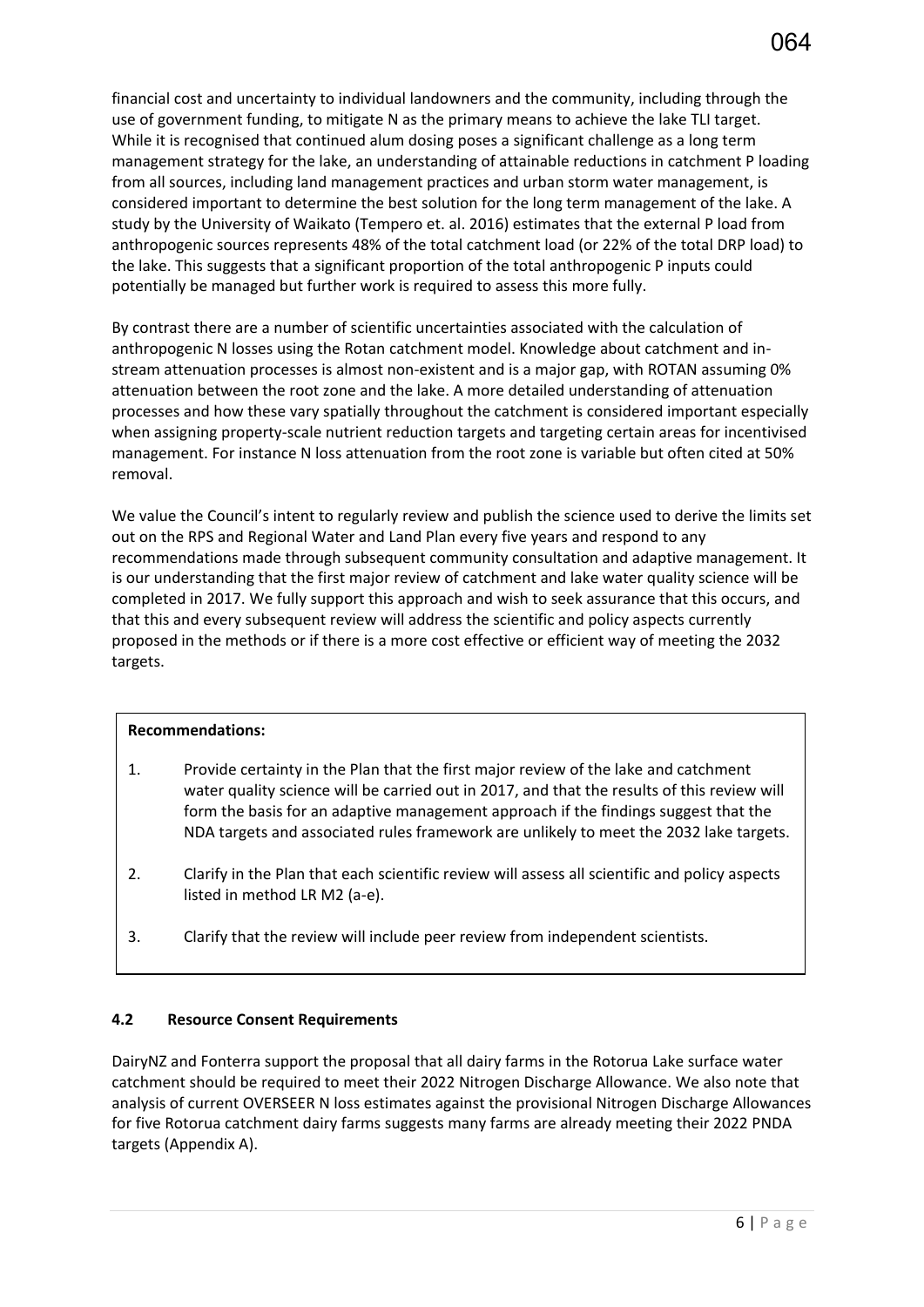However, due to the uncertainty around what the long-term sustainable nitrogen and phosphorus loads to the lake to achieve and maintain a TLI target of 4.2 should be (see Section 4.1), as well as the significant financial cost to farm businesses and the community if the current Nitrogen Discharge Allowance outcomes do not achieve the intended outcomes (see Appendices 1 and 2) we recommend that the PC 10 should be modified to include new Permitted and Controlled Activity Rules. These rules will enable the Council to achieve its 2022 reduction targets, while providing the opportunity for its post-2022 targets to be re-evaluated and set in an evidence-based manner, utilising the outcome of the forthcoming science reviews and NPS-FM collaborative processes.

The proposed new rules are outlined in detail in Section 5 of this submission and a high-level summary is provided below:

## *Permitted Activity Rule (for the period 2017-2022)*

We recommend that the Plan should provide for a Permitted Activity rule for all properties/farming enterprises that are 40 hectares or more in effective area through to 30 June 2022 provided that:

- a) A 2032 Nitrogen Discharge Allowance and relevant Managed Reduction Targets have been determined for the land in accordance with Schedule LR One and Policy LR P8;
- b) A properly certified Nitrogen Management Plan documenting farm management actions required to meet the 2022 Nitrogen Discharge Allowance target (prepared in accordance with an amended Schedule LR Six) has been provided;
- c) The Regional Council has approved the 2032 Nitrogen Discharge Allowance and Managed Reduction Targets for the land in accordance with Schedule LR One and Policy LR P8;
- d) An annual OVERSEER file, demonstrating that on a 3-year rolling output average basis the property is on a trajectory to achieve its 2022 Managed Reduction Target, has been supplied.

Under this approach farms over 40 hectares with streamlined reporting requirements, will migrate to Rule 8 in July 2017 (with additional actions and reporting conditions) and then to Rule 9, a controlled consent, in 2022. A property greater than 40 hectares that cannot meet the Permitted Activity rule from July 2017 must apply for a consent under Rule 9.

We recommend that the farm Nutrient Management Plan provides the evidence that farmers are intending and on track to meet the 2022 Nitrogen Discharge Allowance targets rather than the compliance tool.

In addition, catchment Dairy farmers and Industry partners will continue to work together to develop voluntary management actions for mitigating environmental risks associated with critical source areas, including for phosphorus and sediment, which are currently not addressed in the NMP and NDS targets.

### *Controlled Activity Rule (for the period 2022 to 2032)*

The new Controlled Activity Rule has been designed to align with and expand the scope of PC 10, Rule 8. It would apply to all properties greater than 10 hectares that: (i) do not meet the relevant Permitted Activity conditions from July 2017, and (ii) use land for farming activities and do not meet the Permitted Activity rules beyond July 2022. The following conditions would apply only if after the 2017 Science review there is community agreement that the 2032 Nitrogen Discharge Allowance targets still represent the most cost effective and efficient way of meeting the desired long-term outcomes for the Lake: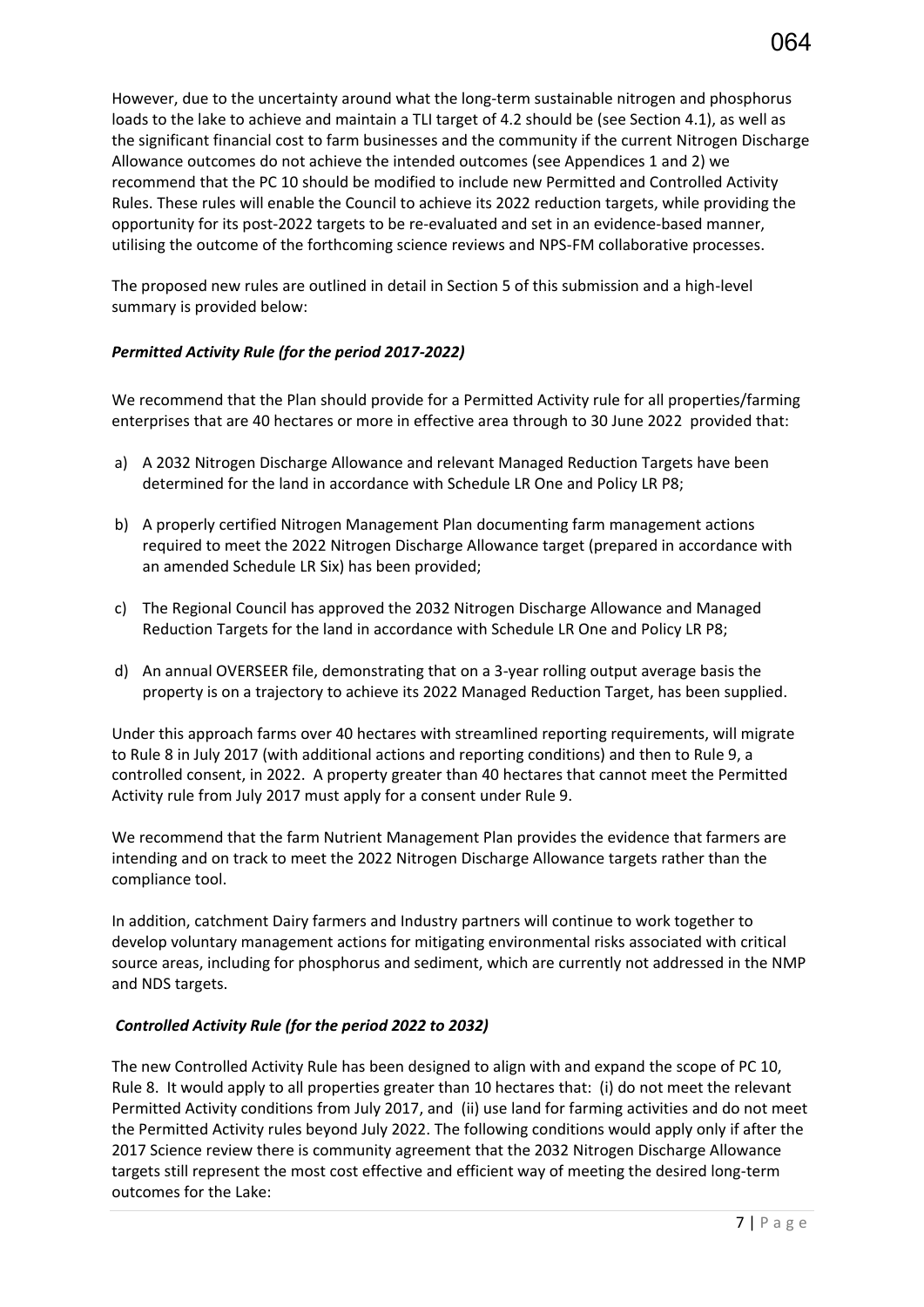- a) A 2032 Nitrogen Discharge Allowance and relevant Managed Reduction Targets have been determined for the land in accordance with Schedule LR One and Policy LR P8; and
- b) A properly certified Nitrogen Management Plan has been prepared in accordance with Schedule LR Six.

This approach combines key aspects of the Nitrogen Management Planning approach (especially as they relate to identifying possible pathways to achieve the required Managed Reduction Targets) with robust annual OVERSEER processes that allow for the creation of rolling output averages. This will provide farmers with greater flexibility to manage their farm systems in response to the actual economic, climatic and social condition challenges they face in any given production year. It will also create strong incentives for farmers to continue developing and applying innovative management solutions.

We are confident that, by allowing farmers to have a Permitted Activity option which is accompanied by a framework of action/reporting requirements that are commensurate with the scale of the activity, the Council can achieve its stated 2022 nutrient reduction targets. In the meantime, as noted above, the forthcoming science reviews and NPS-FM collaborative processes will inform the content of the consents required to achieve the Council's longer term targets. Our proposed approach is consistent with the PC, Rule 10 which allows for the transfer of nitrogen loss entitlements as a controlled activity from 1 July 2022.

#### **Recommendations:**

- 1. We support the requirement for all dairy farms in the Rotorua Lake surface water to meet their 2022 Nitrogen Discharge Allowance.
- 2. A new Permitted Activity Rule (for the period 2017-2022) should be introduced based on the following controls:
	- (i) 2032 Nitrogen Discharge Allowance and relevant Managed Reduction Targets have been determined for the land in accordance with Schedule LR One and Policy LR P8;
	- (ii) A properly certified Nitrogen Management Plan (prepared in accordance with Schedule LR Six) has been provided;
	- (iii) The Regional Council has approved the 2032 Nitrogen Discharge Allowance and Managed Reduction Targets for the land in accordance with Schedule LR One and Policy LR P8, and
	- (iv) An annual OVERSEER file demonstrating that, on a 3 year rolling output average basis the property is on a trajectory to achieve the 2022 Managed Reduction Target, has been supplied.
- 3. A new Controlled Activity Rule (for the period 2022 to 2032) should be introduced based on the following controls:
	- (i) There is community agreement that the 2032 Nitrogen Discharge Allowance targets still represent the most cost effective and efficient way of meeting the desired long-term outcomes for the Lake following completion of the 2017 lake and catchment science review.
	- (ii) A 2032 Nitrogen Discharge Allowance and relevant Managed Reduction Targets have been determined for the land in accordance with Schedule LR One and Policy LR P8; and
	- (iii) A properly certified Nitrogen Management Plan has been prepared in accordance with Schedule LR Six.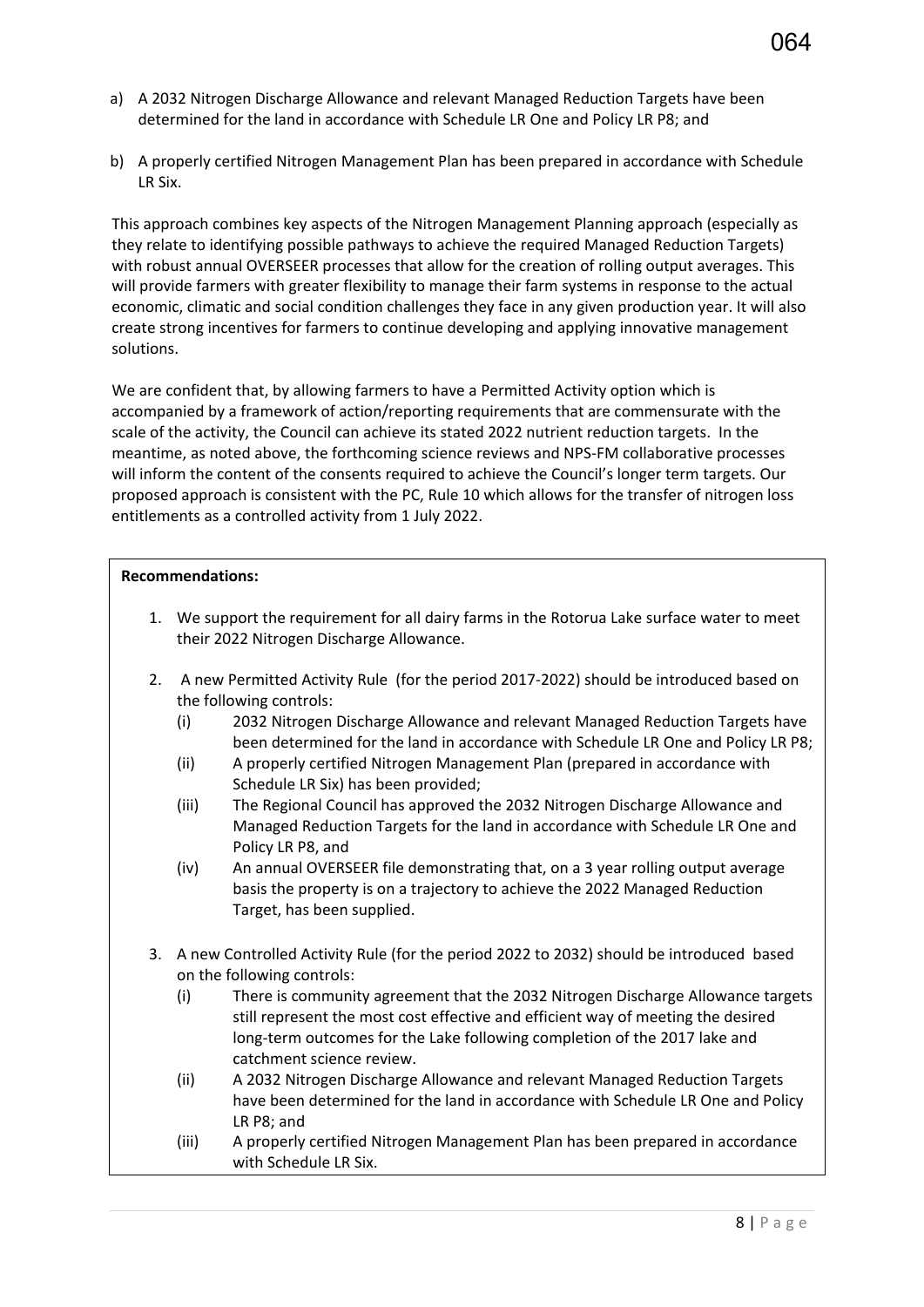Schedule LR Five outlines the methodological approach relating to the use of OVERSEER and how different version changes in software are dealt with. We support the intention of providing a practical methodology in which progressive improvements in OVERSEER can be incorporated and taken into consideration in the rules framework while still meeting the requirements for compliance. We do, however, hold several concerns with respect to how the initial reference files have been set up, particularly in terms of the farm system they represent and the implications of this for underestimating the true level of mitigation that may be required by individual landowners to meet the prescribed 2032 Nitrogen Discharge Allowance targets.

The reference files applied represent a prediction of what the average farm system is expected to look like in order to meet the 2032 Nitrogen Discharge Allowance targets, based on average geophysical conditions in the catchment. These files deliberately avoid the inclusion of some farm system components that have historically delivered the greatest variance in nitrogen leaching estimates, for example cropping and irrigation. As a result there are several discrepancies between the reference farms and current farm systems in the catchment, especially for dairy farms with crops, and OVERSEER Reference Files outputs may not be representative of the present situation.

The consequence of this is that changes in OVERSEER version number may lead to an inaccurate recalculation and in turn an underestimation of the Nitrogen Discharge Allowance reduction targets for actual farms, as well as failure to account for differences in the impact of OVERSEER changes between farms. For example the recent change in OVERSEER version from V.6.2.0 to V.6.2.1 resulted in an N leaching reduction of approximately -10% for the reference farms. In reality, for farms with crops, the actual change in leaching was closer to +3%. In this situation individual farms will need to mitigate by an amount equivalent to the Nitrogen Discharge Allowance target plus the difference between the reference file and their current OVERSEER file, which in this case is more. This demonstrates that while the reference files may represent a perceived average future situation, they do not reflect current farming practice, and the true impact on individual businesses. This also means that some farms could technically become non-compliant following changes in OVERSEER version number.

An additional concern is that any approach utilising OVERSEER should be undertaken based on OVERSEER and Reference Files prepared in accordance with best practice data input standards to ensure consistency of approach. While we believe the effect of applying the BOP OVERSEER protocol as opposed to the National best practice standards is small, in principle for confidence, consistency and reproducibility the national Overseer best practice standards should be applied.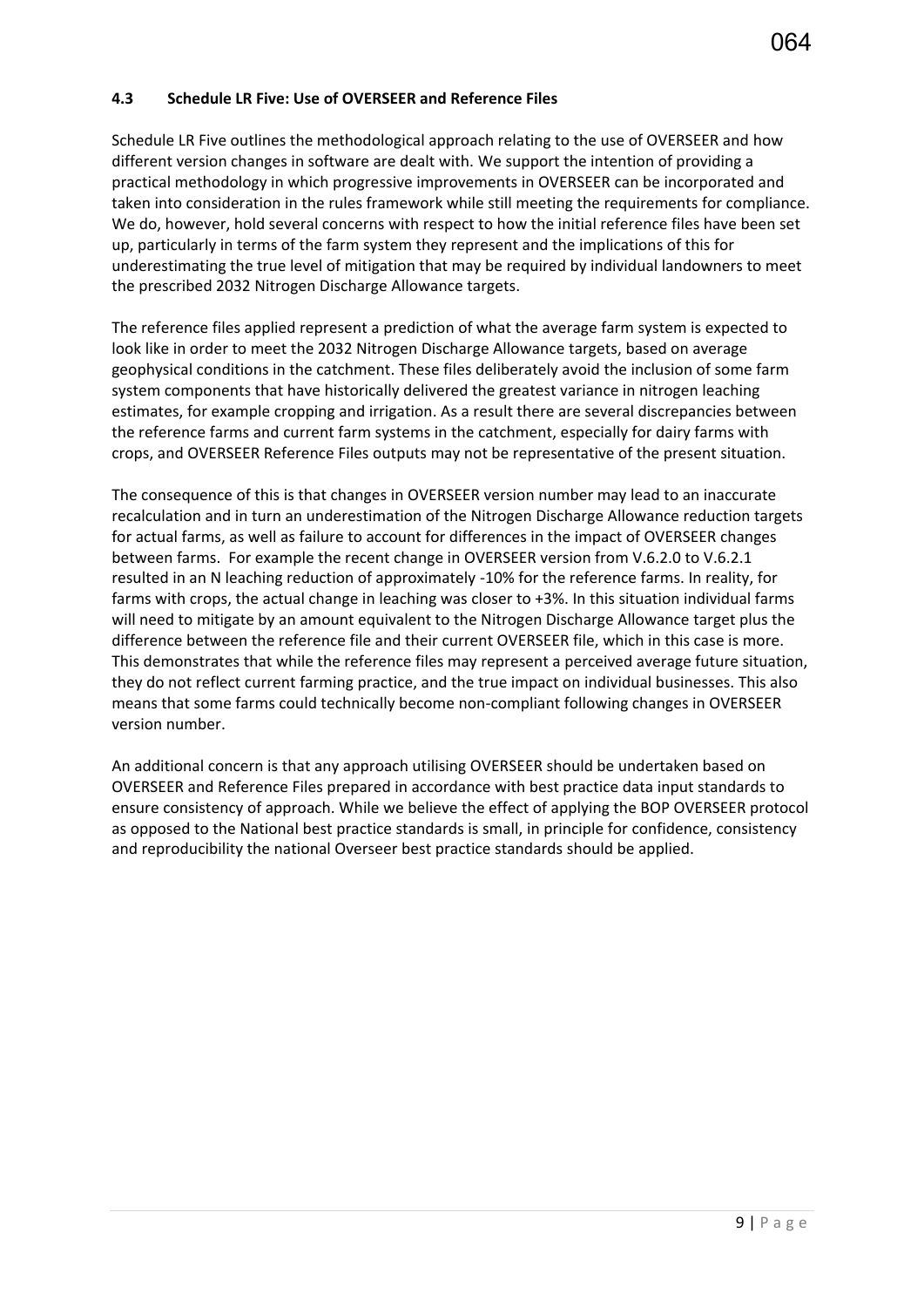- 1. The Reference Files, including how dairy farm systems are represented and the impact of the observed differences with actual farm systems when applied to recalculate Nitrogen Discharge Allowance targets following changes on OVERSEER, are reviewed to provide certainty that the proposed methodology is robust and fit for purpose. This review should take place after the next OVERSEER version is released (expected May 2016) and before the Plan becomes operative.
- 2. Schedule LR Five is amended to incorporate any changes as a result of Recommendation (1).
- 3. Subsequent review of the Reference Files and associated methodology for recalculating the Nitrogen Discharge Allowance levels are carried following further significant changes in OVERSEER, to ensure similar issues which may arise are identified and can be dealt with quickly.
- 4. Where possible actual farm systems should be applied in the reference file methodology.
- 5. A fair alternative rules framework should be developed to manage situations where current farm systems are still not represented by the Reference Files.
- 6. Schedule LR Five is amended to include a specific requirement that OVERSEER and Reference Files should be prepared in accordance with nationally-agreed best practice data input standards to ensure consistency of approach.

### **4.4 Schedule LR Six: Nitrogen Management Plan requirements**

As part of our submission development process DairyNZ and Fonterra consulted with dairy farmers based in the Rotorua Lakes catchment. There was widespread concern that the Nitrogen Management Plan (NMP) Requirements, contained in Schedule LR Six, would result in the introduction of an input management regime that will significantly reduce their ability to manage their farm systems in a flexible manner in response to seasonal factors (such as climate, disease, consumer demand) which are outside their direct control. In addition, these new plan requirements could dilute farm owner control and transfer management accountability to professional advisors thereby reducing incentives for continued farm-system innovation. Finally, there were also concerns regarding the accuracy, relevance and feasibility of including mitigation options up to 2032 (as required by Schedule LR Six 5(ii)) given the need for NMPs to be living documents. It is obviously important that these concerns are addressed.

We have also noted that, while Schedule 6 appears to open a gateway for Industry Audited Self-Management by enabling NMPs to be prepared " as part of an industry environment management programme", there are some noticeable omissions in relation to how this approach will work in the Bay of Plenty context. In particular, there is no guidance on how related audit and reporting requirements will work in practice.

The requirements of the Nitrogen Management Plan includes the need for detail on effluent management (5.c). This information is already described as part of a farm's dairy effluent consent.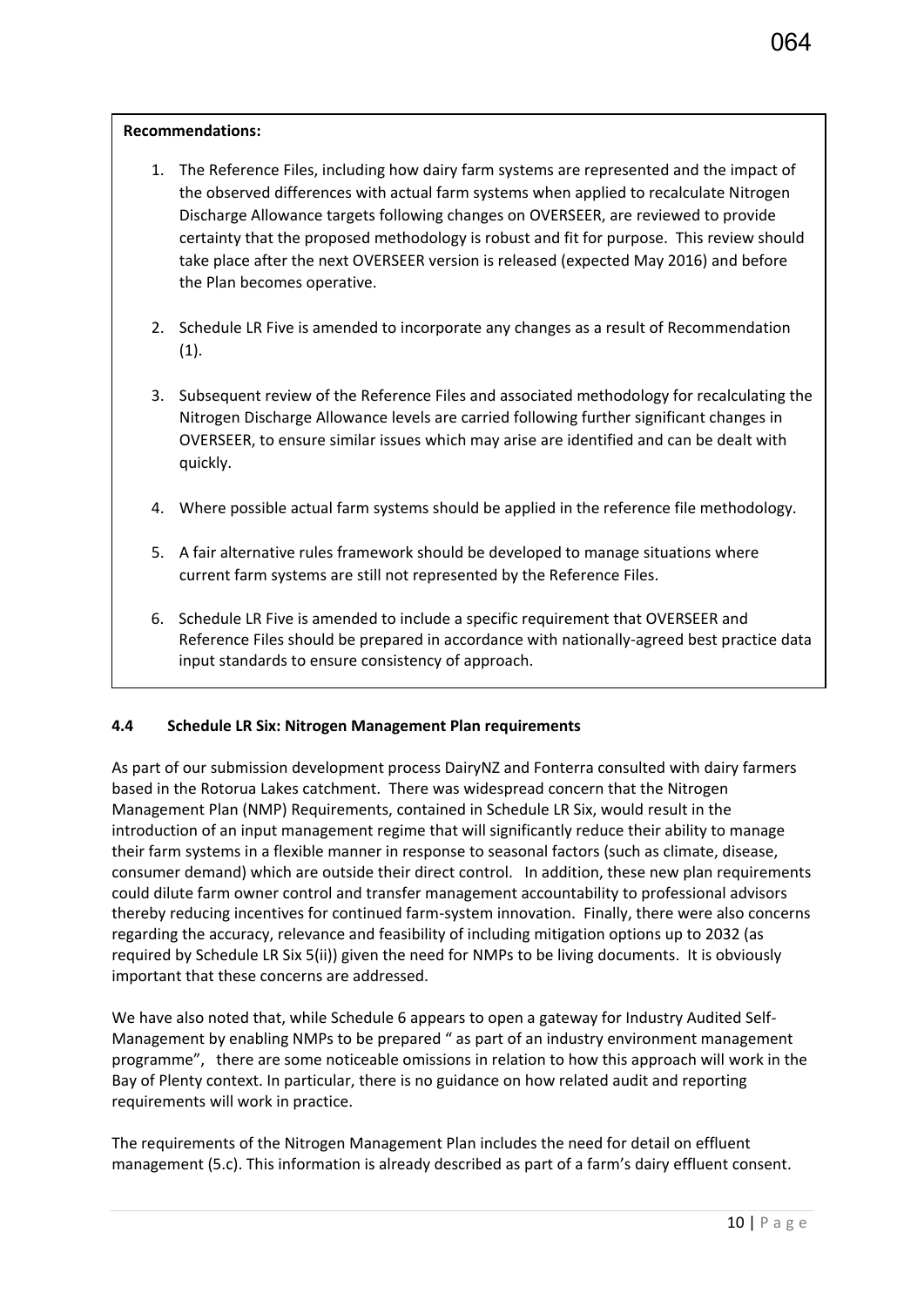We do not see value in duplicating this information here unless it is Councils intent to manage the effluent consent through a single Farm Nutrient Management Plan document.

#### **Recommendations:**

- 1. Schedule 6 should be modified so that it has a stronger focus on managing outcomes, rather than inputs.
- 2. Additional information regarding the audit and reporting requirements that will support the effective implementation of Nitrogen Management Plans should be provided as soon as possible.
- 3. Schedule 6 (5) should be modified to exclude information on effluent management.

## **5. Comments on specific Plan Change 10 Provisions**

Our comments on specific PC 10 Provisions are outlined in the following table: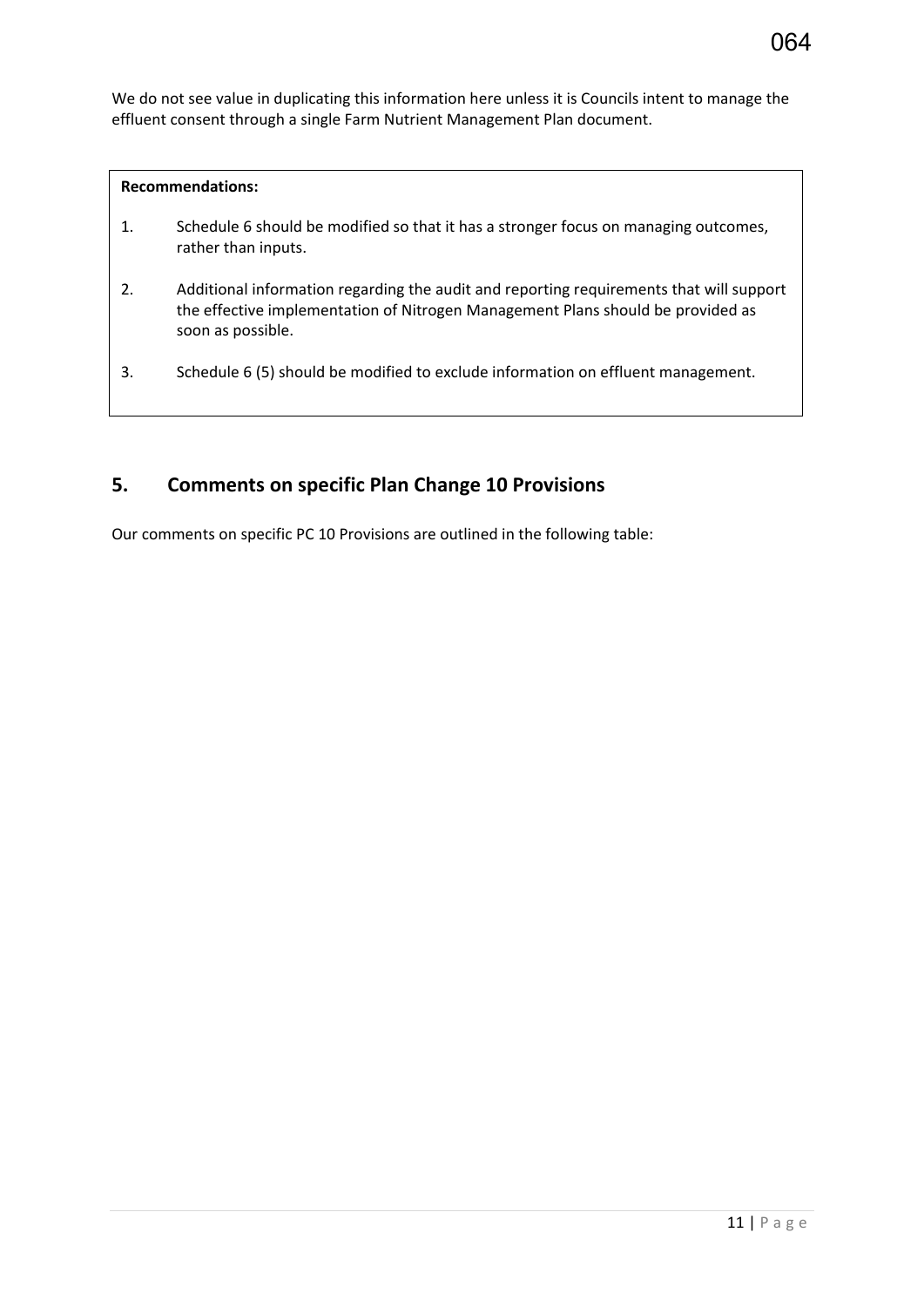| <b>Number</b>    | Page | Provision                                                                                                                                                                                                                             | Support/Oppose            | <b>Comments</b>                                                                                                                                                                                                                                                                                                                                                                                                            | <b>Relief Sought</b>                                                                                                                                                                                                                                                                                                                                 |
|------------------|------|---------------------------------------------------------------------------------------------------------------------------------------------------------------------------------------------------------------------------------------|---------------------------|----------------------------------------------------------------------------------------------------------------------------------------------------------------------------------------------------------------------------------------------------------------------------------------------------------------------------------------------------------------------------------------------------------------------------|------------------------------------------------------------------------------------------------------------------------------------------------------------------------------------------------------------------------------------------------------------------------------------------------------------------------------------------------------|
| <b>LR M2</b>     | 8    | Regional Council will<br>review and publish<br>the science that<br>determined the limits<br>set in the RPS and<br>the Regional Water<br>and Land Plan for<br>Lake Rotorua on a<br>five yearly basis.<br>These reviews may<br>include: | Support with<br>amendment | We consider regular review of and<br>publication of the science including the<br>actions documented in LR M2 to be<br>essential for an adaptive management<br>approach to be effective. The Plan should<br>provide greater certainty that these reviews<br>will occur.<br>The Plan also needs to specify that a full<br>science review will be undertaken in 2017<br>before consents (LR R9) become operative              | Regional Council will review and publish the science that<br>determined the limits set in the RPS and the Regional<br>Water and Land Plan for Lake Rotorua on a five yearly<br>basis.<br>The next full science review will be completed in 2017<br>The science review is undertaken by independent<br>scientists.<br>These reviews may will include: |
| <b>LR R1</b>     | 12   | Permitted - 30 June<br>2017, the use of land<br>for farming activities<br>on<br>properties/farming<br>enterprises in the<br>Lake Rotorua<br>groundwater<br>catchment                                                                  | Support                   | All farming activities remaining PA with a<br>'hold the line' condition until 30 June 2017<br>is practical to allow time for understanding<br>and implementing the more complex<br>regulation around working toward the MRT<br>/ NDA targets on individual farms.                                                                                                                                                          | N/A                                                                                                                                                                                                                                                                                                                                                  |
| LR <sub>R2</sub> | 12   | Permitted-From 1<br>July 2017, the use of<br>land for plantation<br>forestry or<br>bush/scrub                                                                                                                                         | Support in part           | DairyNZ/Fonterra suggests the<br>appropriateness of introducing more<br>prescriptive management of forestry<br>harvest practices for this catchment should<br>be considered to ensure that pulses of<br>sediment / P do not undermine the efforts<br>of other land users.<br>Dairy NZ/Fonterra agree with the<br>clarification in the advice note that trees /<br>scrub can be considered as a block within a<br>property. | Reference the requirement to comply with sediment<br>loss rules or if they are inadequate for the specific risk in<br>this catchment add to the conditions in this rule.                                                                                                                                                                             |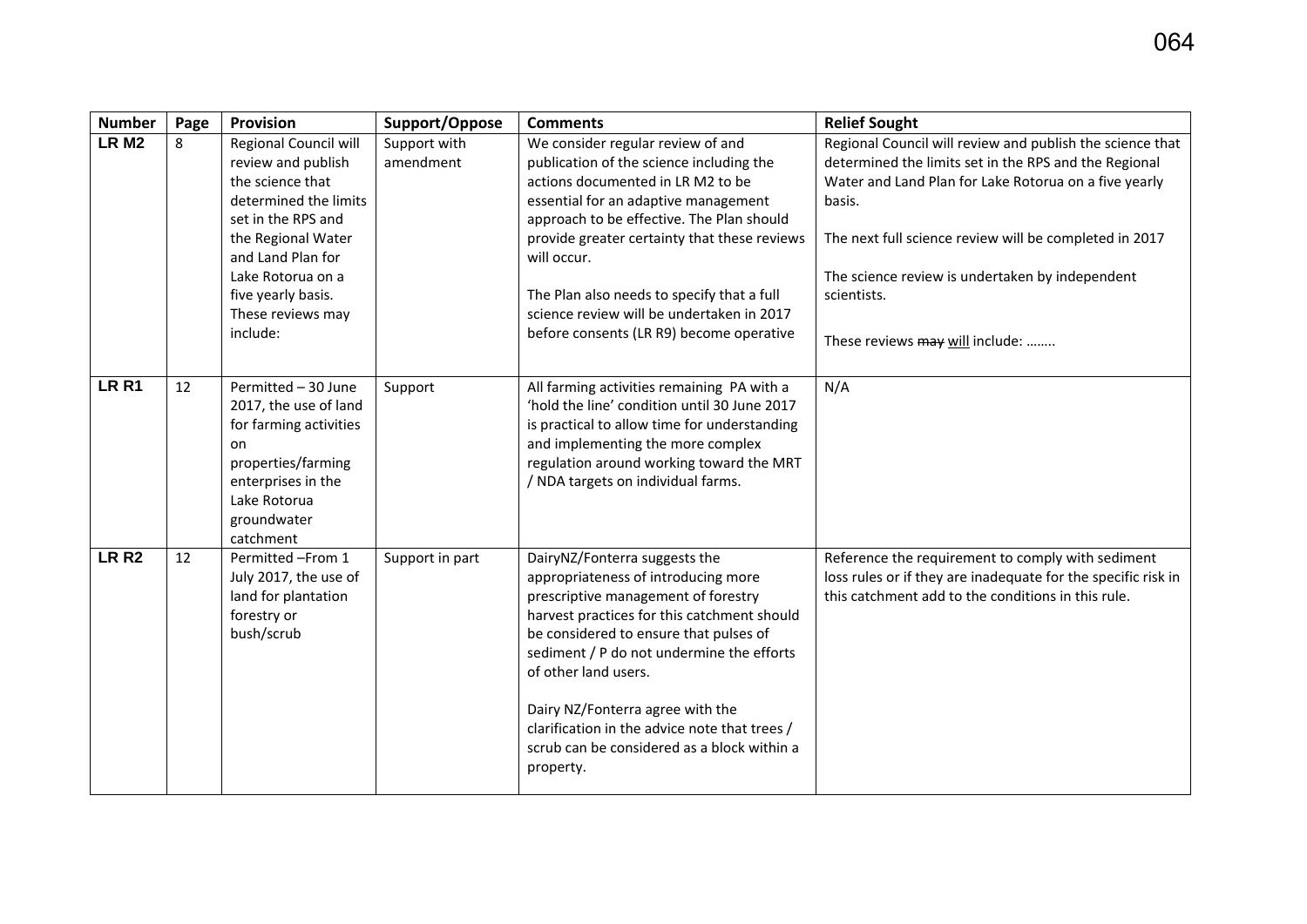| LR <sub>R3</sub> | 12 | Permitted-From 1<br>July 2017, the use of<br>land for farming<br>activities on<br>properties/farming<br>enterprise 5 hectares<br>or less in area                                                                                                                                                         | Support | DairyNZ / Fonterra support the approach of<br>applying less prescriptive rules to properties<br>where the property scale and the land use is<br>less likely to result in contaminant loss to<br>water.                                                                                                                                                                                                                                                                            | N/A |
|------------------|----|----------------------------------------------------------------------------------------------------------------------------------------------------------------------------------------------------------------------------------------------------------------------------------------------------------|---------|-----------------------------------------------------------------------------------------------------------------------------------------------------------------------------------------------------------------------------------------------------------------------------------------------------------------------------------------------------------------------------------------------------------------------------------------------------------------------------------|-----|
| LR <sub>R4</sub> | 12 | Permitted - From 1<br>July 2017, the use of<br>land for faming<br>activities on<br>properties/farming<br>enterprise greater<br>than 5 hectares in<br>area and up to and<br>including 10 hectares<br>in effective area                                                                                    | Support | DairyNZ / Fonterra support the approach of<br>applying less prescriptive rules to properties<br>where the land use activity is less likely to<br>result in contaminant loss to water.                                                                                                                                                                                                                                                                                             | N/A |
| <b>LR R5</b>     | 13 | Permitted-From 1<br>July 2017 until 30<br>June 2022, the use of<br>land for farming<br>activities on<br>properties/farming<br>enterprise greater<br>than 10 hectares in<br>effective area and<br>less than 40 hectares<br>in effective area or<br>that are not<br>permitted under Rule<br>LR R3 or LR R4 | Support | While smaller properties (<40ha) carrying<br>out the same or similar activities as larger<br>properties should be managed to the same<br>standard DairyNZ / Fonterra recognise the<br>practical implementation issues that the<br>council will have to manage and therefore<br>support the lesser reporting requirements<br>for these properties that apply until 2022,<br>at which time they become fully aligned<br>with the requirements applying to the<br>larger properties. | N/A |
| LR <sub>R6</sub> | 14 | Permitted-From 1<br>July 2017 until 30<br>June 2022, the use of<br>land for farming<br>activities on                                                                                                                                                                                                     | Support | This rule allows more time for property<br>owners who may not have realised that the<br>Rotorua nutrient rules would impact their<br>business, to work with the council before<br>the full rule regime applies to them in 2022.                                                                                                                                                                                                                                                   | N/A |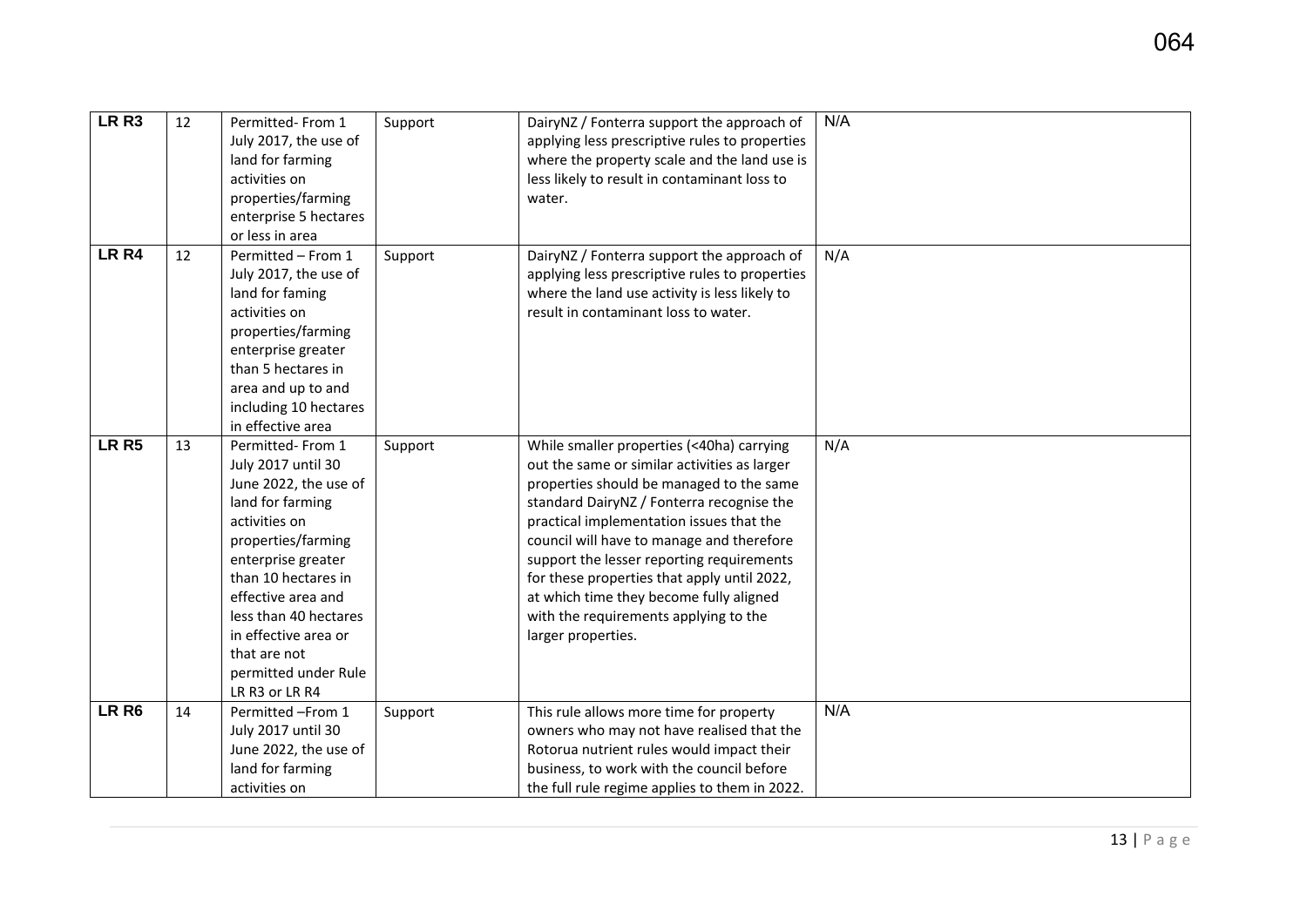|                  |    | properties/farming<br>enterprise not<br>previously managed<br>by Rules 11 to 11F                                                                                                                                                                                    |                                                     | DairyNZ / Fonterra support this as a<br>pragmatic and reasonable approach.                                                                                                                                                                                                                                                                                                                                                                                                                                                                                                                                                                                                                                                                                                                                           |                                                                                                                                                                                                                                                                                                                                                                                                                                                                                                                                                                                                                                                                                                                                                                                                                                              |
|------------------|----|---------------------------------------------------------------------------------------------------------------------------------------------------------------------------------------------------------------------------------------------------------------------|-----------------------------------------------------|----------------------------------------------------------------------------------------------------------------------------------------------------------------------------------------------------------------------------------------------------------------------------------------------------------------------------------------------------------------------------------------------------------------------------------------------------------------------------------------------------------------------------------------------------------------------------------------------------------------------------------------------------------------------------------------------------------------------------------------------------------------------------------------------------------------------|----------------------------------------------------------------------------------------------------------------------------------------------------------------------------------------------------------------------------------------------------------------------------------------------------------------------------------------------------------------------------------------------------------------------------------------------------------------------------------------------------------------------------------------------------------------------------------------------------------------------------------------------------------------------------------------------------------------------------------------------------------------------------------------------------------------------------------------------|
| LR R7            | 14 | Permitted - From 1<br>July 2017, the use of<br>land for low intensity<br>farming activities on<br>properties/<br>farming enterprises                                                                                                                                | Support                                             | DairyNZ / Fonterra support the idea of<br>applying less prescriptive rules to properties<br>where the land use activity is less likely to<br>result in contaminant loss to water.<br>We also note and support the recognition in<br>this Rule that provision of an Overseer file<br>that may describe different actions from<br>those in the 'commencement' file, prepared<br>by a suitably qualified and experienced<br>person that demonstrates the properties<br>ongoing compliance with a nitrogen loss<br>number, is appropriate.                                                                                                                                                                                                                                                                               | N/A                                                                                                                                                                                                                                                                                                                                                                                                                                                                                                                                                                                                                                                                                                                                                                                                                                          |
| LR <sub>R8</sub> | 15 | Controlled - the use<br>of land for farming<br>activities on<br>properties/ farming<br>enterprise less than<br>4- hectares in<br>effective area or that<br>were not previously<br>managed by Rule 11<br>to 11F that do not<br>meet permitted<br>activity conditions | <b>New PA rule (aligns)</b><br>with PC 10 - rule 9) | Permitted rule that aligns with PC 10 - rule 9<br>which set out a controlled activity beyond 1<br>July 2017 in the notified version.<br>By providing for a permitted activity rule<br>for all properties > 40ha through to 2022,<br>with clear conditions that require<br>achievement of 2022 MRT for compliance<br>and full reporting obligations, the council<br>can achieve the same enforceable trajectory<br>through to 2022 while enabling science<br>review processes, and potentially NPS-FM<br>collaborative processes to inform the<br>content of consents that will ensure the<br>appropriate longer term targets can be<br>achieved as efficiently as possible.<br>Under this approach for farms over 40ha<br>Rule 1 with lesser reporting requirements,<br>moves to Rule 8 in July 2017 with additional | Controlled - From 1 July 2017, Permitted - from 1 July<br>2017 until 30 June 2022,<br>the use of land for farming activities on<br>properties/farming enterprises that are 40 hectares or<br>more in effective area<br>The use of land for farming activities on<br>properties/farming enterprises in the Lake Rotorua<br>groundwater catchment where:<br>• The property/farming enterprise is 40 hectares or<br>more in effective area and<br>. The activity does not comply with the permitted<br>activity conditions in Rule LR R7,<br>is a controlled activity from 1 July 2017 permitted<br>activity until 30 June 2022 subject to the following<br>conditions:<br>(a) A 2032 Nitrogen Discharge Allowance and relevant<br>Managed Reduction Targets have been determined for<br>the land in accordance with Schedule LR One and Policy |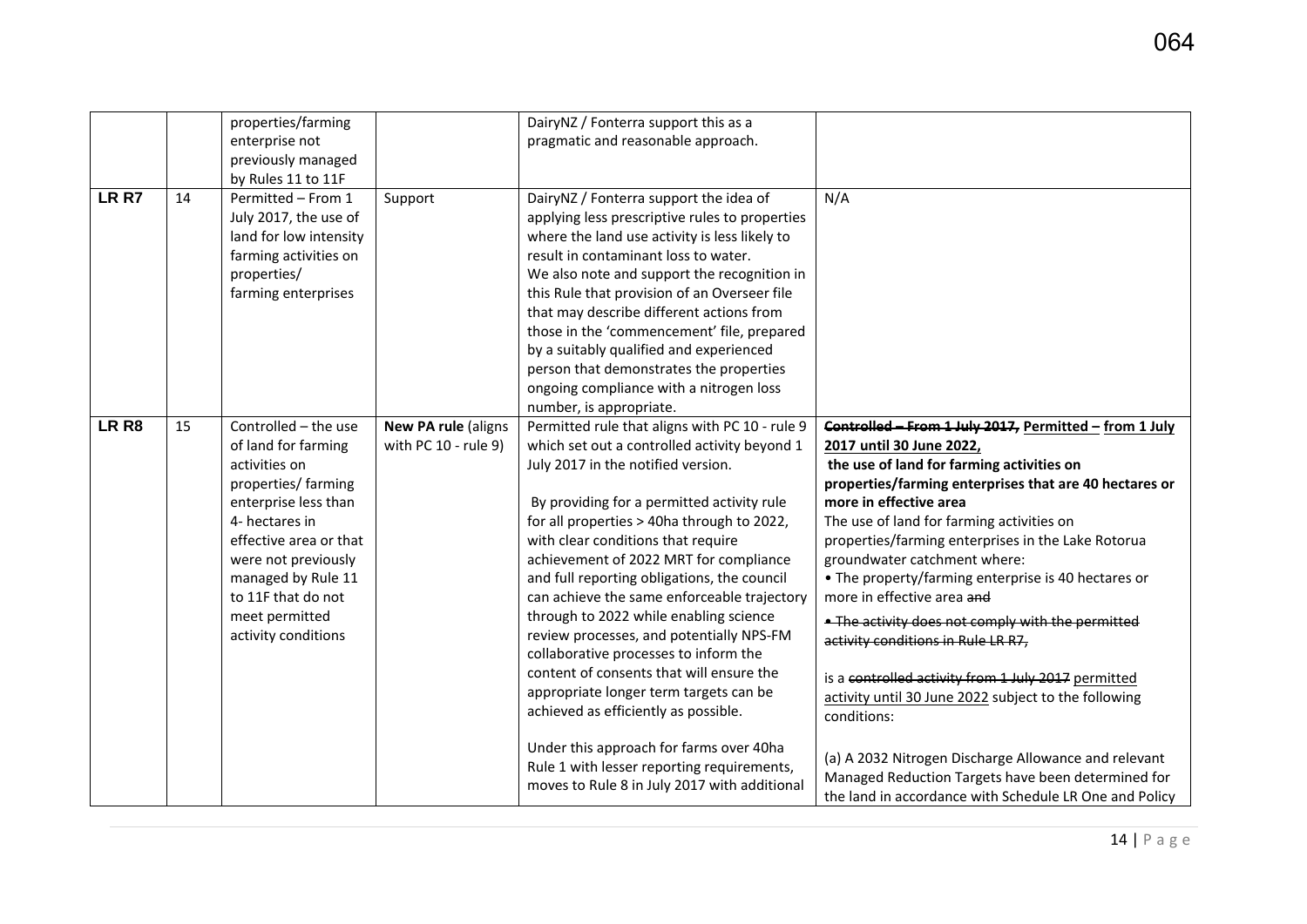|  |  |  | actions and reporting conditions and then<br>to Rule 9, a controlled consent in 2022.<br>A property >40ha that cannot meet the<br>Permitted rule from July 2017 must apply<br>for a consent under rule 9. | LR P8; and<br>(b) A Nitrogen Management Plan has been prepared for<br>the property/farming enterprise by a suitably qualified<br>and experienced person and that person has certified<br>that the Nitrogen Management Plan has been prepared<br>in accordance with Schedule LR Six.<br><b>Bay of Plenty Regional Council reserves control over</b><br>the following:<br>(i) The (c) Regional Council approval of the 2032<br>Nitrogen Discharge Allowance and Managed Reduction<br>Targets for the land subject to the application, set in<br>accordance with Schedule LR One and Policy LR P8.<br>(ii) (d) The submission of an annual OVERSEER® file<br>prepared by a suitably qualified and experienced<br>person, demonstrating implementation of the Nitrogen<br>Management Plan. that on a 3 year rolling output<br>average basis the property is on a trajectory consistent<br>with meeting the 2022 MRT.<br>(iii) The requirement for written landowner approval of<br>any proposed nitrogen loss mitigations to be<br>undertaken on their land.<br>(iv) The form of (e) Provision of information and<br>documentation to support the OVERSEER® file, including<br>data inputs and protocols.<br>(v) Circumstances that may require a review of a<br>Nitrogen Management Plan or consent conditions<br>including a change to property size, the sale or disposal<br>of land, permanent removal of Nitrogen Discharge<br>Allowance from the catchment, changes in lease<br>arrangements, significant farm system changes<br>and subdivision.<br>(vi) (f)-Implementation of the Nitrogen Management<br>Plan, or actions that will have an equivalent or greater N<br>loss benefit as calculated / modelled through Overseer<br>being used as set out in condition (b) above, so as |
|--|--|--|-----------------------------------------------------------------------------------------------------------------------------------------------------------------------------------------------------------|------------------------------------------------------------------------------------------------------------------------------------------------------------------------------------------------------------------------------------------------------------------------------------------------------------------------------------------------------------------------------------------------------------------------------------------------------------------------------------------------------------------------------------------------------------------------------------------------------------------------------------------------------------------------------------------------------------------------------------------------------------------------------------------------------------------------------------------------------------------------------------------------------------------------------------------------------------------------------------------------------------------------------------------------------------------------------------------------------------------------------------------------------------------------------------------------------------------------------------------------------------------------------------------------------------------------------------------------------------------------------------------------------------------------------------------------------------------------------------------------------------------------------------------------------------------------------------------------------------------------------------------------------------------------------------------------------------------------------------------------------------------------------------------|
|--|--|--|-----------------------------------------------------------------------------------------------------------------------------------------------------------------------------------------------------------|------------------------------------------------------------------------------------------------------------------------------------------------------------------------------------------------------------------------------------------------------------------------------------------------------------------------------------------------------------------------------------------------------------------------------------------------------------------------------------------------------------------------------------------------------------------------------------------------------------------------------------------------------------------------------------------------------------------------------------------------------------------------------------------------------------------------------------------------------------------------------------------------------------------------------------------------------------------------------------------------------------------------------------------------------------------------------------------------------------------------------------------------------------------------------------------------------------------------------------------------------------------------------------------------------------------------------------------------------------------------------------------------------------------------------------------------------------------------------------------------------------------------------------------------------------------------------------------------------------------------------------------------------------------------------------------------------------------------------------------------------------------------------------------|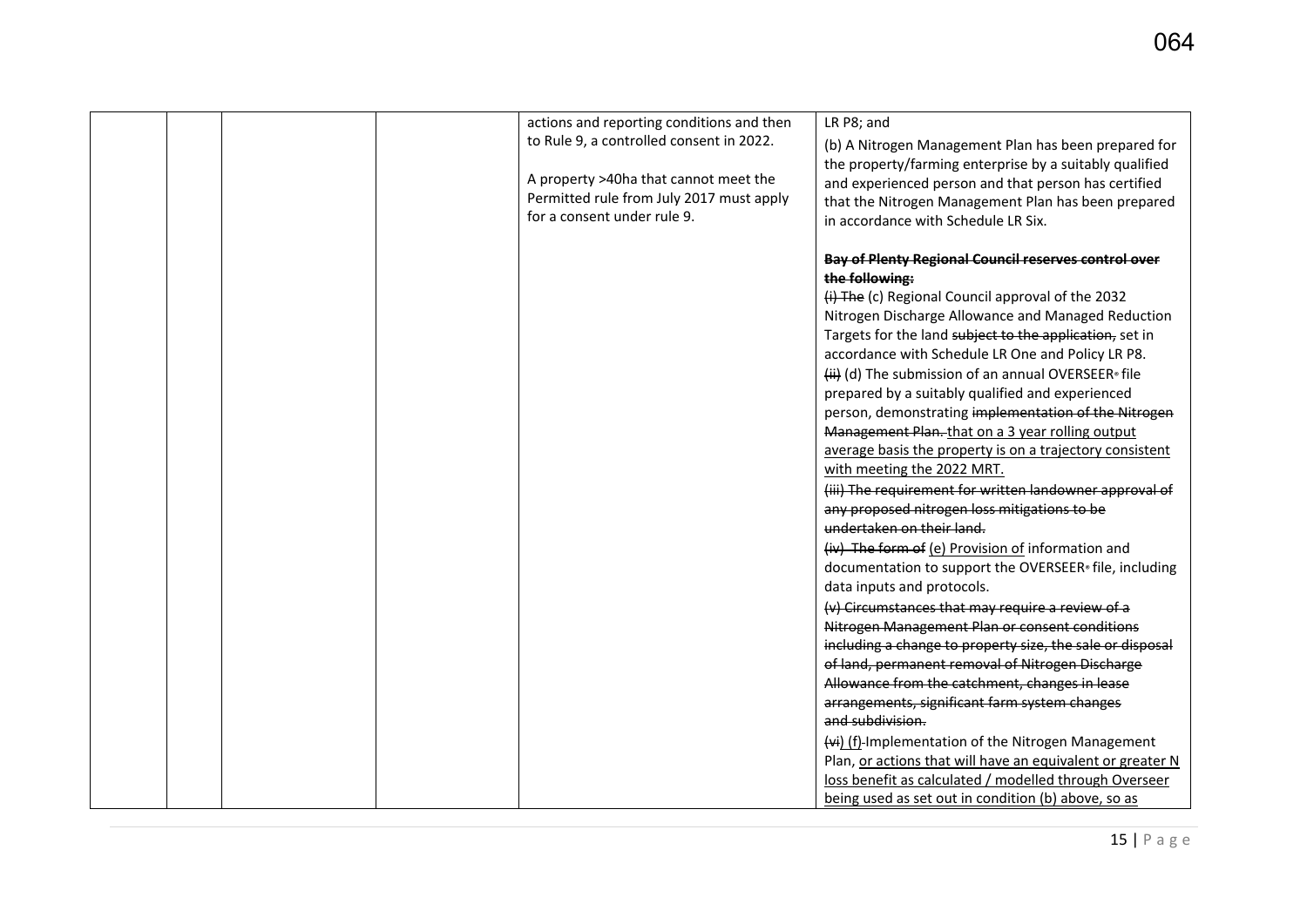|                  |    |                                                                                                                                                                            |                                                                           |                                                                                                                                                                                                                                                                                                                                                                                                                                                                                                                                                                                                                                                                                                                                                                                                                                                                                                                                                                                                                                                                             | including the mitigations and methodology to be used<br>to meet the Managed Reduction Targets.<br>$(\star$ ii) (g) Self-monitoring, record keeping, information<br>provision and site access requirements to demonstrate<br>on-going compliance with the 2022 Managed Reduction<br>trajectory and targets. Nitrogen Management Plan.                                                                                                                                                                                                                                                                                                                                                                                                                                                                                                                                                                                                                                                                                                                                                                                                                                                                                                                                                                                                     |
|------------------|----|----------------------------------------------------------------------------------------------------------------------------------------------------------------------------|---------------------------------------------------------------------------|-----------------------------------------------------------------------------------------------------------------------------------------------------------------------------------------------------------------------------------------------------------------------------------------------------------------------------------------------------------------------------------------------------------------------------------------------------------------------------------------------------------------------------------------------------------------------------------------------------------------------------------------------------------------------------------------------------------------------------------------------------------------------------------------------------------------------------------------------------------------------------------------------------------------------------------------------------------------------------------------------------------------------------------------------------------------------------|------------------------------------------------------------------------------------------------------------------------------------------------------------------------------------------------------------------------------------------------------------------------------------------------------------------------------------------------------------------------------------------------------------------------------------------------------------------------------------------------------------------------------------------------------------------------------------------------------------------------------------------------------------------------------------------------------------------------------------------------------------------------------------------------------------------------------------------------------------------------------------------------------------------------------------------------------------------------------------------------------------------------------------------------------------------------------------------------------------------------------------------------------------------------------------------------------------------------------------------------------------------------------------------------------------------------------------------|
| LR <sub>R9</sub> | 14 | Controlled - From 1<br>July 2017, the use of<br>land for farming<br>activities on<br>properties/farming<br>enterprise that are<br>40 hectares or more<br>in effective area | <b>New Rule (aligns)</b><br>with and expands<br>scope of PC 10 Rule<br>8) | New Controlled Activity Rule to align with<br>what was rule 8 in notified PC 10 but that<br>would now cover all properties > 10ha that:<br>Do not meet the relevant PA<br>(i)<br>conditions from July 2017<br>Use land for farming activities and<br>(ii)<br>do not meet the PA rules beyond<br>July 2022.<br>Using the Farm Plan to provide guidance<br>and to identify possible pathways to achieve<br>the required reductions while using robust<br>annual Overseer processes to allow for the<br>creation of rolling output averages allows<br>for flexibility on the farm to respond to<br>actual conditions (economic, climatic,<br>social) in a production year and also to look<br>for and to apply innovative and<br>most efficient solutions as they might<br>become available.<br>Clause (v) may provide for this to some<br>extent, however without any definition of<br>'significant' there is a risk that farms could<br>effectively be breaching a consent by<br>responding to current conditions even<br>though they remain on track to achieve the<br>MRT. | Controlled - The use of land for farming activities on<br>properties/farming enterprises less than 40 hectares in<br>effective area that do not meet permitted activity<br>conditions, (including all farming properties beyond<br>July 2022 not allowed for in Rules LR R2, LR R3, LR R4<br>and LR R7)<br>or that were not previously managed by Rule 11 to 11F<br>that do not meet permitted activity conditions<br>The use of land for farming activities on<br>properties/farming enterprises in the Lake Rotorua<br>groundwater catchment where:<br>. The property/farming enterprise is less than 40<br>hectares in effective area or was not previously<br>managed by Rule 11 to 11F; and<br>• The activity does not comply with permitted activity<br>conditions in Part LR,<br>is a controlled activity from 1 July 2022 subject to the<br>following conditions:<br>(a) A 2032 Nitrogen Discharge Allowance and relevant<br>Managed Reduction Targets have been determined for<br>the land in accordance with Schedule LR One and Policy<br>LR P8; and<br>(b) A Nitrogen Management Plan has been prepared for<br>the property/farming enterprise by a suitably qualified<br>and experienced person and that person has certified<br>that the Nitrogen Management Plan has been prepared<br>in accordance with Schedule LR Six. |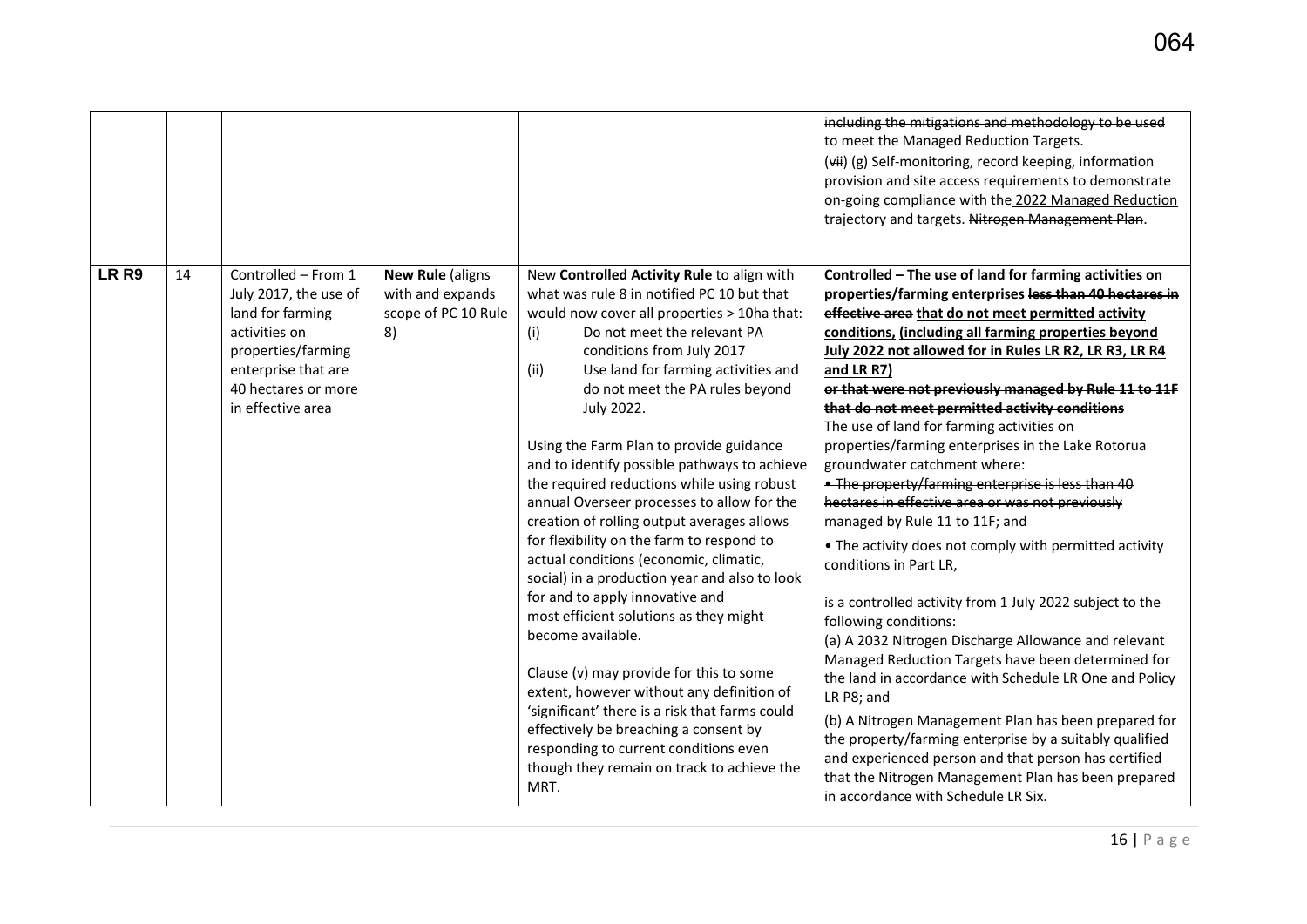|  | As written there is no clarity about how the<br>'significant' qualification in (v) is to be<br>applied to the apparently black and white<br>Plan compliance provisions in (ii), (iii), (vi)<br>and (vii).<br>Allowing for all farms to have a permitted<br>activity option, with a hierarchy of action /<br>reporting requirements commensurate with<br>the scale of the activity, the council can<br>achieve the same enforceable trajectory<br>through to 2022 while enabling science<br>review processes, and potentially NPS-FM<br>collaborative processes to inform the<br>content of consents that will ensure the<br>appropriate longer term targets can be<br>achieved as efficiently as possible. This<br>timeframe is also consistent with LR R10<br>which allows for transfer of nitrogen loss<br>entitlements as a controlled activity from 1<br>July 2022. | Bay of Plenty Regional Council reserves control over<br>the following:<br>(i) The approval of the 2032 Nitrogen Discharge<br>Allowance and Managed Reduction Targets for the land<br>subject to the application, set in accordance with<br>Schedule LR One and Policy LR P8.<br>(ii) The submission of an annual OVERSEER® file,<br>prepared by a suitably qualified and experienced<br>person, demonstrating implementation of the Nitrogen<br>Management Plan. that on a 3 year rolling output<br>average basis the property is on a trajectory consistent<br>with meeting the 2027 MRT.<br>(iii) The requirement for written landowner approval of<br>any proposed nitrogen loss mitigations to be<br>undertaken on their land.<br>(iv) The form of information and documentation to<br>support the OVERSEER® file including data inputs and<br>protocols.<br>(v) Circumstances that may require a review of a<br>Nitrogen Management Plan or consent conditions<br>including a change to property size, the sale or disposal<br>of land, permanent removal of Nitrogen Discharge<br>Allowance from the catchment, changes in lease<br>arrangements, significant farm system changes and<br>subdivision.<br>(vi) Implementation of the Nitrogen Management Plan,<br>or actions that will have an equivalent or greater N loss<br>benefit as calculated / modelled through Overseer being<br>used as set out in clause (ii) above, so as including the<br>mitigations and methodology to be used - to meet the<br>Managed Reduction Targets.<br>(vii) Self-monitoring, record keeping, information<br>provision and site access requirements to demonstrate<br>on-going compliance with the trajectory toward the<br>MRT on a rolling output average basis as calculated |
|--|-------------------------------------------------------------------------------------------------------------------------------------------------------------------------------------------------------------------------------------------------------------------------------------------------------------------------------------------------------------------------------------------------------------------------------------------------------------------------------------------------------------------------------------------------------------------------------------------------------------------------------------------------------------------------------------------------------------------------------------------------------------------------------------------------------------------------------------------------------------------------|----------------------------------------------------------------------------------------------------------------------------------------------------------------------------------------------------------------------------------------------------------------------------------------------------------------------------------------------------------------------------------------------------------------------------------------------------------------------------------------------------------------------------------------------------------------------------------------------------------------------------------------------------------------------------------------------------------------------------------------------------------------------------------------------------------------------------------------------------------------------------------------------------------------------------------------------------------------------------------------------------------------------------------------------------------------------------------------------------------------------------------------------------------------------------------------------------------------------------------------------------------------------------------------------------------------------------------------------------------------------------------------------------------------------------------------------------------------------------------------------------------------------------------------------------------------------------------------------------------------------------------------------------------------------------------------------------------------------------------------------------------------------------|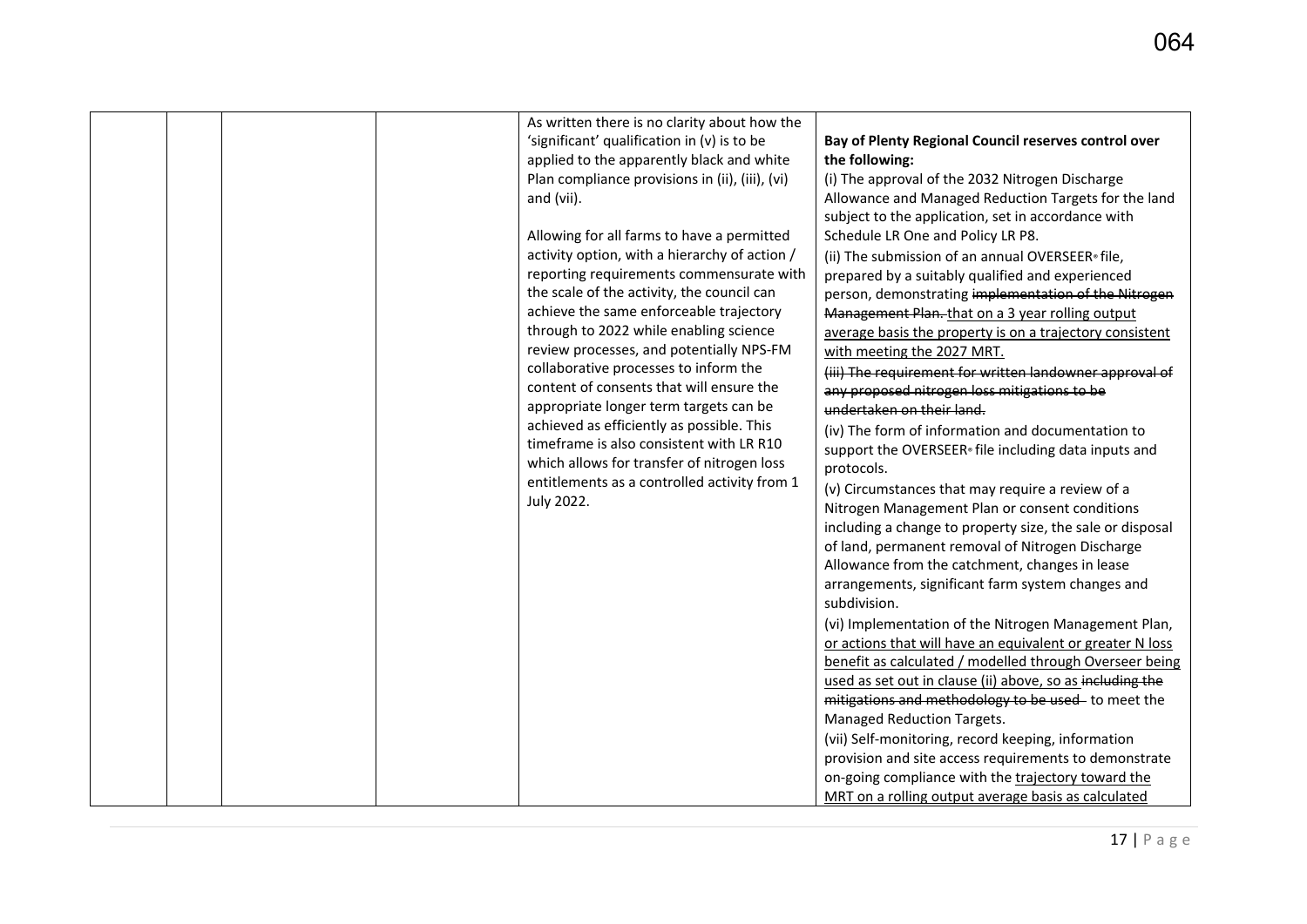|               |    |                                                                                                                                   |                 |                                                                                                                                                                                                                                                                                                                                                                                                                                                                                                                                                                                  | from the annual Overseer file monitoring requirement.<br>Nitrogen Management Plan                                                                                                                                                                                                                                                                                                                                                                                                                                                                                                                                                                                                                                                                                                                                                                                                                                                                                                                                                                                                                                                                                                                                                                                                                                                                                                                                                                                                |
|---------------|----|-----------------------------------------------------------------------------------------------------------------------------------|-----------------|----------------------------------------------------------------------------------------------------------------------------------------------------------------------------------------------------------------------------------------------------------------------------------------------------------------------------------------------------------------------------------------------------------------------------------------------------------------------------------------------------------------------------------------------------------------------------------|----------------------------------------------------------------------------------------------------------------------------------------------------------------------------------------------------------------------------------------------------------------------------------------------------------------------------------------------------------------------------------------------------------------------------------------------------------------------------------------------------------------------------------------------------------------------------------------------------------------------------------------------------------------------------------------------------------------------------------------------------------------------------------------------------------------------------------------------------------------------------------------------------------------------------------------------------------------------------------------------------------------------------------------------------------------------------------------------------------------------------------------------------------------------------------------------------------------------------------------------------------------------------------------------------------------------------------------------------------------------------------------------------------------------------------------------------------------------------------|
| <b>LR R10</b> | 17 | Controlled - From 1<br>July 2022, the<br>transfer of nitrogen<br>loss entitlement<br>between<br>properties/farming<br>enterprises | Support in part | While DairyNZ / Fonterra support most of<br>the Rule that describes transfer of nitrogen<br>loss entitlements, as elsewhere in the Plan<br>we believe the focus (and council controls)<br>should be on showing compliance with the<br>nitrogen loss trajectory to achieve the MRT<br>and toward the NDA rather than effectively<br>an input control approach through<br>implementing specific actions in the Farm<br>Plan. Input controls are an inflexible and<br>inefficient mechanism to manage effects<br>when there is a credible output monitoring<br>mechanism available. | Controlled<br>(ii) The submission of an annual OVERSEER® file,<br>prepared by a suitably qualified and experienced<br>person, demonstrating on-going compliance with the<br>trajectory toward the MRT and NDA on a rolling output<br>average basis as calculated from the annual Overseer<br>file monitoring requirement. implementation of the<br>Nitrogen Management Plan.<br>(iii) The requirement for written landowner approval of<br>any proposed nitrogen loss mitigations to be<br>undertaken on their land.<br>(iv) The form of information and documentation to<br>support the OVERSEER® file. This includes data inputs<br>used for the OVERSEER® file and the application of the<br>Lake Rotorua Groundwater Catchment Nitrogen<br>Protocols published by the Regional Council.<br>v) Circumstances that may require a review of a<br>Nitrogen Management Plan or consent conditions<br>including a change to property size, the sale or disposal<br>of land, changes in lease arrangements, significant farm<br>system changes and subdivision.<br>(vi) Implementation of the Nitrogen Management Plan,<br>or actions that will have an equivalent or greater N loss<br>benefit as calculated / modelled through Overseer being<br>used as set out in (ii) above, so as including the<br>mitigations and methodology to be used to meet the<br>Managed Reduction Targets and Nitrogen Discharge<br>Allowance.<br>(vii) Self-monitoring, record keeping, information |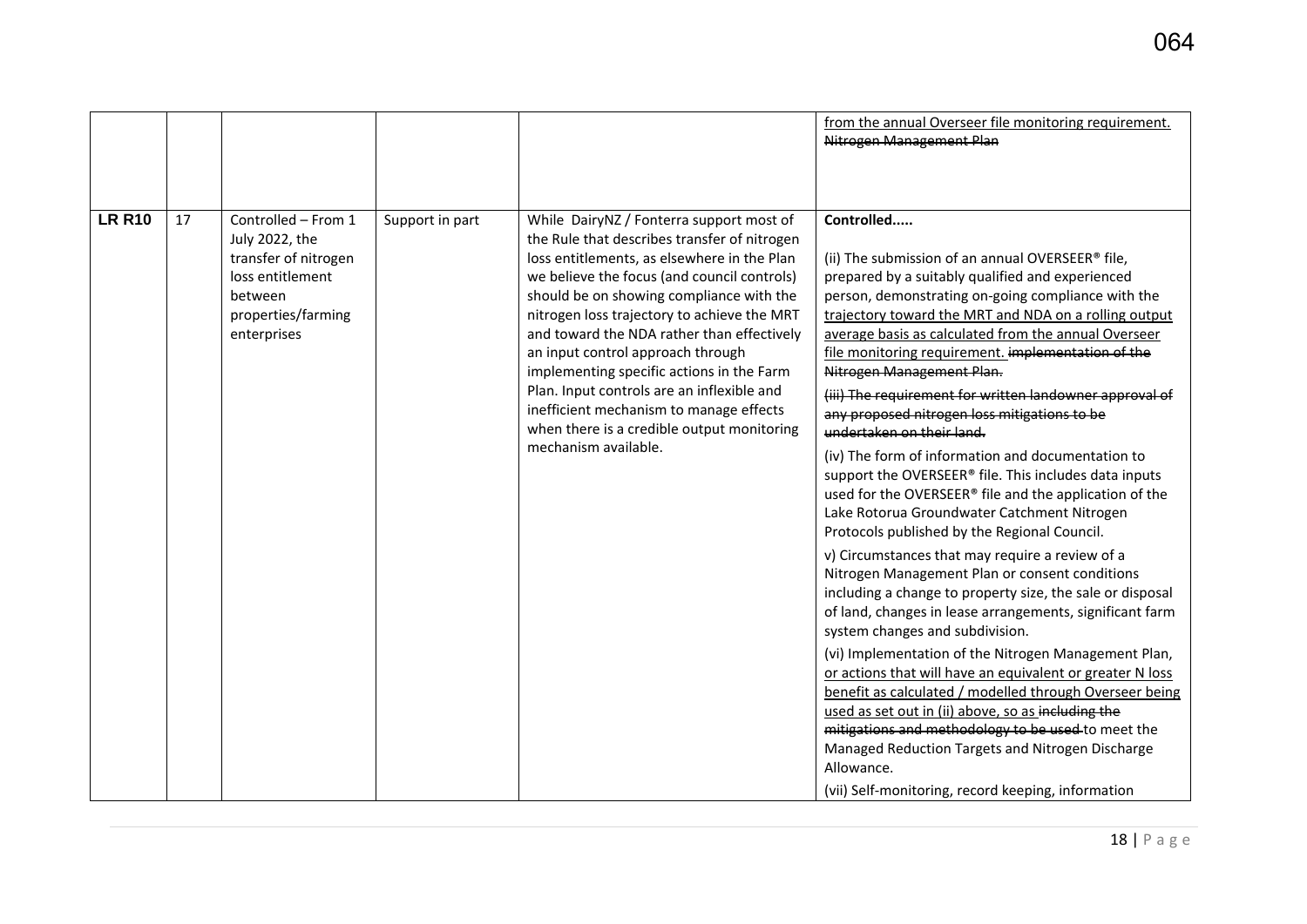|                                 |    |                                                                                                                                                              |                           |                                                                                                                                                                                                                                                                                                                                                                                                                                                                                                                                     | provision and site access requirements to demonstrate<br>on-going compliance with the trajectory toward the<br>MRT on a rolling output average basis as calculated<br>from the annual Overseer file monitoring requirement.<br>Nitrogen Management Plan.<br>Applications for controlled activities under this rule do<br>not require the written approval of affected persons and<br>shall not be publicly notified except where the Regional<br>Council considers special circumstances exist in<br>accordance with Section 94C of the A |
|---------------------------------|----|--------------------------------------------------------------------------------------------------------------------------------------------------------------|---------------------------|-------------------------------------------------------------------------------------------------------------------------------------------------------------------------------------------------------------------------------------------------------------------------------------------------------------------------------------------------------------------------------------------------------------------------------------------------------------------------------------------------------------------------------------|-------------------------------------------------------------------------------------------------------------------------------------------------------------------------------------------------------------------------------------------------------------------------------------------------------------------------------------------------------------------------------------------------------------------------------------------------------------------------------------------------------------------------------------------|
| <b>LR 11</b>                    | 18 | Controlled - the use<br>of land for farming<br>activities on<br>properties/farming<br>enterprise that<br>cannot be readily<br>modelled by<br><b>OVERSEER</b> | Support in part           | DairyNZ and Fonterra support this rule but<br>believe that the council should clarify the<br>intended meaning of the subjective<br>"readily". (more than the advice note<br>"equal effort" approach). If one sector or<br>enterprise type identifies that Overseer<br>does not "readily" model an activity type<br>there is scope for inequitable outcomes<br>between sectors dependant on how the<br>council decides to apportion a reduction<br>estimate, in the absence of Overseer, to an<br>action described in a Farm<br>Plan | Limit the application of this rule to enterprises /<br>activities that are not recognised in Overseer or are<br>exceptional in complexity.                                                                                                                                                                                                                                                                                                                                                                                                |
| <b>Table</b><br>LR <sub>7</sub> | 24 |                                                                                                                                                              | Support                   | This table specifies managed reduction<br>targets for 2022, 2027 and 2032 whereas<br>the PNDA files being provided to farmers<br>provide the targets as 2017-2022, 2022-<br>2027, 2027-2032 and >2032. This is causing<br>confusion (i.e. is the 2022 target 2017-2022<br>or 2022 - 2027?)                                                                                                                                                                                                                                          | Suggest a consistent description of the targets between<br>the plan and farm PNDA documents.                                                                                                                                                                                                                                                                                                                                                                                                                                              |
| <b>Schedu</b><br>le LR 6        | 32 | 5 (a) A description of<br>how each of the<br>following                                                                                                       | Support with<br>amendment | We support only if after the 2017 Science<br>review there is community agreement that<br>the 2032 NDA targets still represent the                                                                                                                                                                                                                                                                                                                                                                                                   | A description of how each of the following management<br>objectives, where relevant, will be met.<br>(a) Nitrogen management: To minimise nitrogen losses                                                                                                                                                                                                                                                                                                                                                                                 |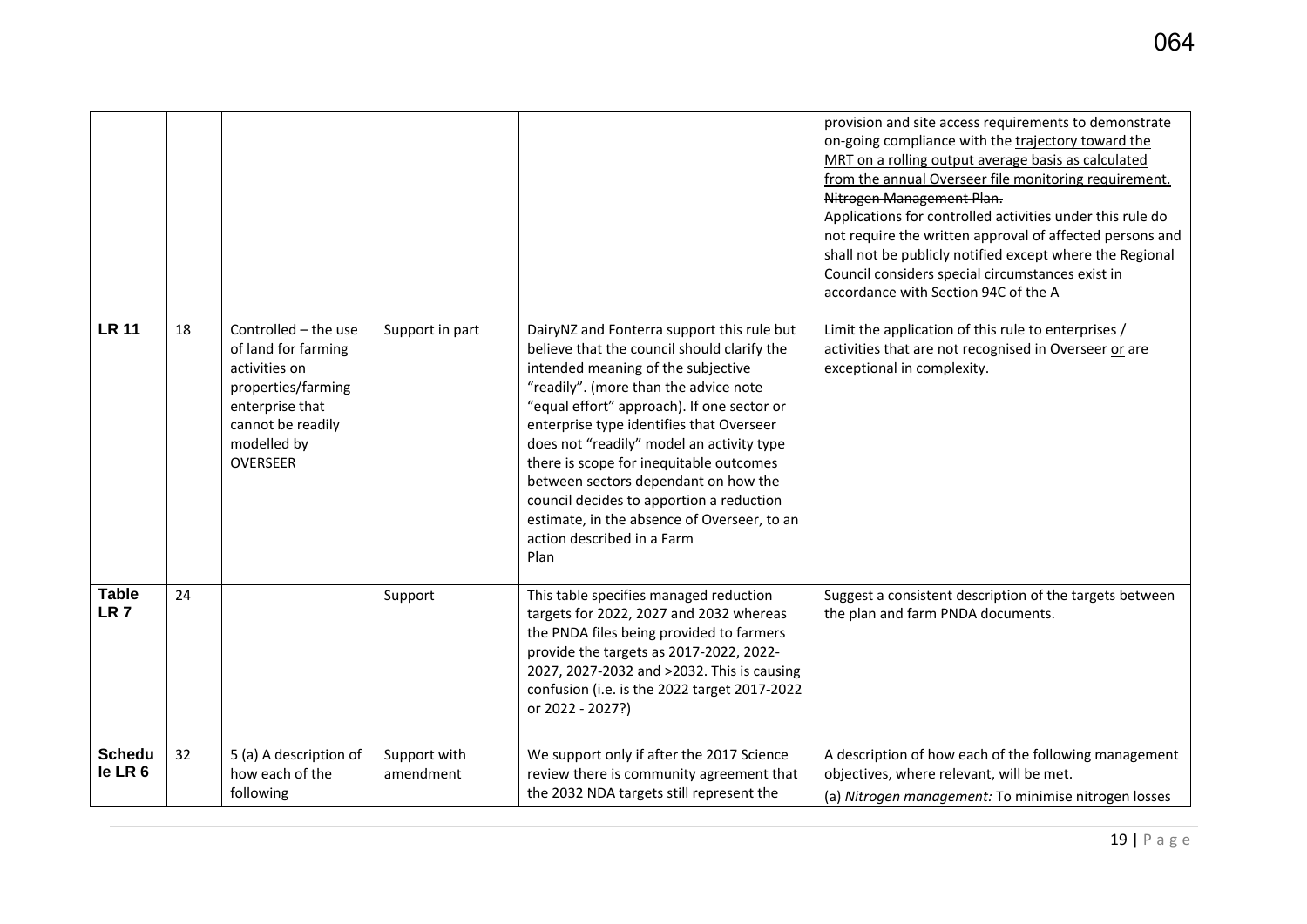| (a) Nitrogen<br>management: To<br>that matches the current system or use of the system.<br>minimise nitrogen<br>losses and achieve<br>(ii) A pathway, including a schedule of mitigation<br>the Nitrogen<br>actions, that demonstrates managed reduction to<br>Discharge Allowance<br>achieve the Managed Reduction Targets and the 2022<br>allocated to the<br>property/farming<br>LR P8.<br>enterprise by 2032.<br>(iii) The specific data and records that will be kept to<br>The Nitrogen<br>Management Plan | management<br>objectives, where<br>relevant, will be met. | most cost effective and efficient way of<br>meeting the desired long-term outcomes<br>for the Lake: | and achieve the Nitrogen Discharge Allowance allocated<br>to the property/farming enterprise by 2022 2032. The<br>Nitrogen Management Plan must include:                                                  |
|------------------------------------------------------------------------------------------------------------------------------------------------------------------------------------------------------------------------------------------------------------------------------------------------------------------------------------------------------------------------------------------------------------------------------------------------------------------------------------------------------------------|-----------------------------------------------------------|-----------------------------------------------------------------------------------------------------|-----------------------------------------------------------------------------------------------------------------------------------------------------------------------------------------------------------|
| must include:<br>(iv) A description of any specific risks                                                                                                                                                                                                                                                                                                                                                                                                                                                        |                                                           |                                                                                                     | i) A nitrogen budget for the property/farming enterprise<br>2032 Nitrogen Discharge Allowance in accordance with<br>measure compliance with specific targets and mitigation<br>actions defined in 5(a)ii. |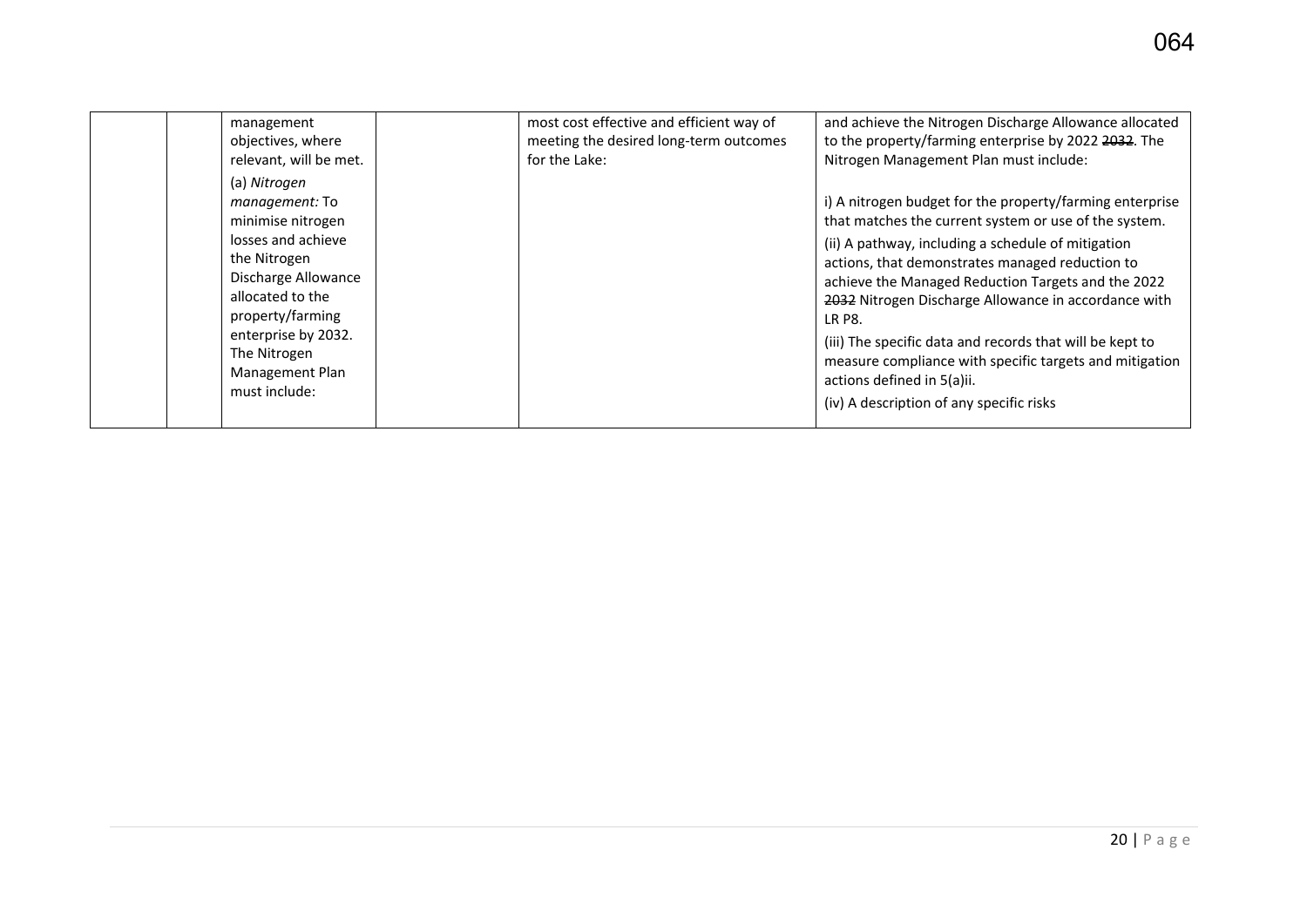## **Appendix A: Review of current Overseer losses against PNDA targets (6 farms)**

Current OVERSEER N loss estimates were compared to the provisional Nitrogen Discharge Allowances for five Rotorua dairy farms to assess where farms currently sit with respect to their 2001-2003 benchmark and 2017, 2022, 2027 and 2032 targets. OVERSEER files were provided by Perrin Ag Consultants and represent the current situation as best as possible (2015-2016, based on 2012-2013 data). The BOPRC provisional PNDA targets for each farm were provided by each landowner. All OVERSEER outputs represent Version 6.2.1.

This analysis suggests that four of the five farms have current OVERSEER loses below their 2001- 2003 benchmark value and are already meeting their 2017 and 2022 PNDA targets (Figure A1). One of these farms is also meeting its 2027 PNDA target. OVERSEER output for one farm is currently above its benchmark value and not meeting any of the PNDA targets.

Following discussions with the landowners and farm consultant it is believed the current OVERSEER files are representative of the average farm situation, and are not impacted by milk prices. Therefore the OVERSEER outputs are not considered to be abnormally low due to changes undertaken to the farm system in response to the current economic situation. Instead the reductions in nitrogen losses since the benchmark period are more likely to reflect a response to high urea prices, a move away from forage crops due to variability and uncertainty in weather patterns, and small reductions in stocking rate together with slight increases in per cow production.

All OVERSEER values reflect the total farm enterprise and therefore include losses from associated runoff blocks situated elsewhere in the catchment were applicable. This lumping of OVERSEER output at the enterprise scale together with significant changes in OVERSEER software and OVERSEER files being created for different purposes by different agencies has led to much confusion amongst landowners when different files for the same property are compared.



Fig. A.1: Comparison between OVERSEER benchmark and current nitrogen losses (kg/ha/yr) against the provisional 2017 (2017-2022), 2022 (2022-2027), 2027 (2027-2022) and 2032 (>2032) PNDA targets for five Rotorua catchment dairy farms.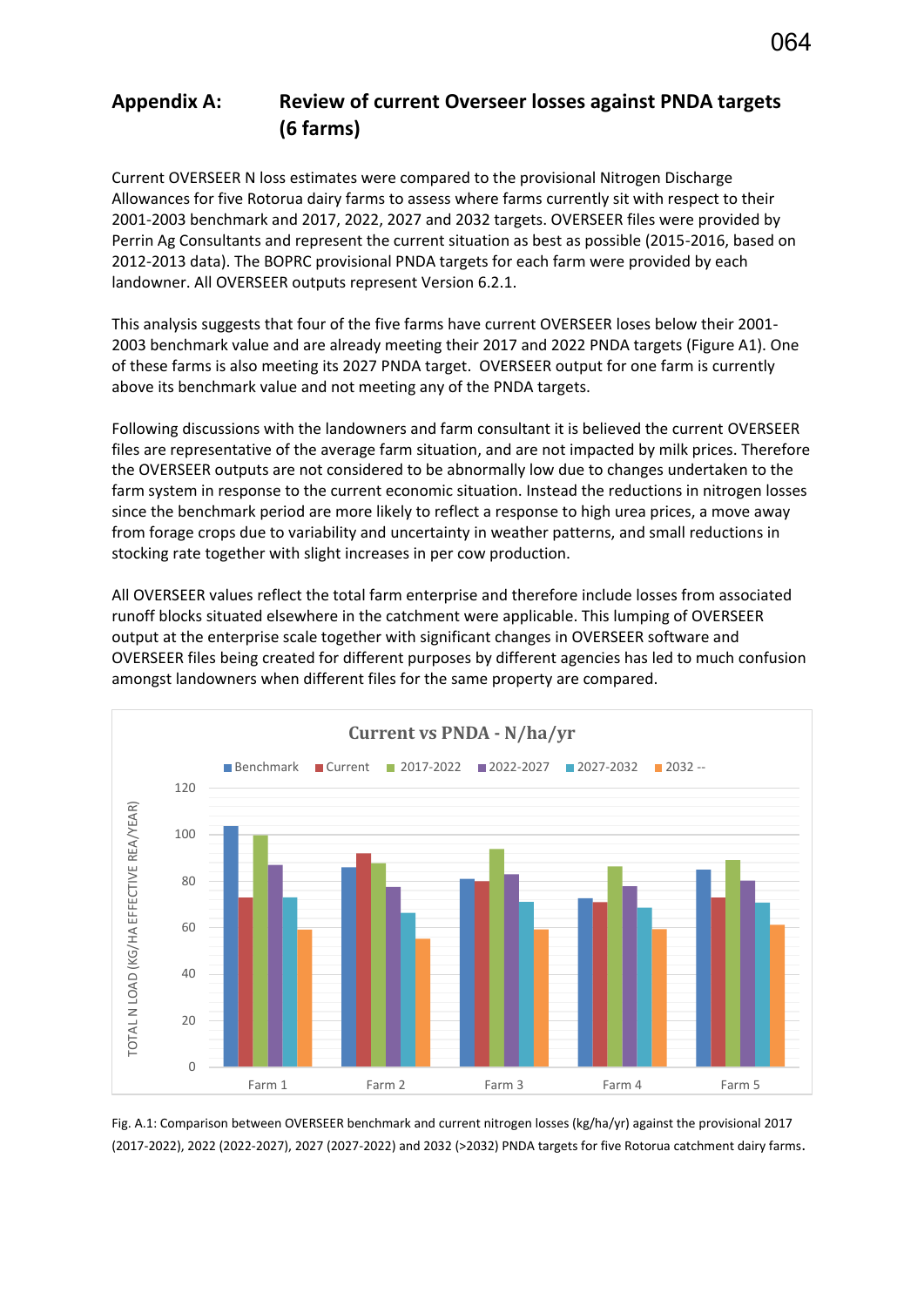## **Appendix B: Farm system and economic implications for meeting the PNDA targets for dairy farms**

### *B.1 Introduction:*

Farm system modelling was undertaken on three representative Rotorua catchment dairy farms to (a) assess which mitigation strategies and farm system changes would be required to meet the provisional NDA targets for 2022, 2027 and 2032, (b) evaluate the impacts of implementation on farm operating profit and business viability and (c) compare the types of modelled mitigation actions against the actions recommended by the associated farm Nutrient Management Plan where available. The modelling approach applied utilised OVERSEER (V.6.2.1) to quantify farm nitrogen losses to the root zone and the FARMAX to simulate farm economics and the feasibility of mitigations for the farm system. A description of the three model case study farms is provided in Table B.1.

| Case study       | <b>Timeframes</b>  | <b>PNDA</b> | <b>PNDA</b> | <b>Total reduction</b><br>to 2032 |
|------------------|--------------------|-------------|-------------|-----------------------------------|
|                  |                    | (kg N/ha/y) | (kg N/y)    | $(\%)$                            |
| Farm 1           | 2017-2022          | 93.4        | 25780       |                                   |
| (area 276<br>ha) | 2022-2027          | 81.5        | 22505       |                                   |
|                  | 2027-2032          | 68.6        | 18927       |                                   |
|                  | 2032 --            | 55.6        | 15349       | -40%                              |
| Farm 2           | <b>Start Point</b> | 83.4        | 20853       |                                   |
| (area 250<br>ha) | 2022-2027          | 73.7        | 18440       |                                   |
|                  | 2027-2032          | 63.2        | 15804       |                                   |
|                  | 2032 --            | 52.7        | 13168       | -37%                              |
| Farm 3           | 2017-2022          | 82.6        | 19016       |                                   |
| (area 230<br>ha) | 2022-2027          | 73.1        | 16834       |                                   |
|                  | 2027-2032          | 62.7        | 14451       |                                   |
|                  | 2032 --            | 52.4        | 12067       | $-37%$                            |

*Table B.1: Summary of case study farm characteristics (from PNDAs) and PNDA targets based on total enterprise area (in kg N/ha per year and total kg N/year).* 

## *B.2 Approach:*

Modelling was undertaken based on the availability of existing data. Paired OVERSEER and Farmax files representing the most recent situation were supplied by Perrin Ag Consultants. The provisional NDA targets (based on OVERSEER 6.2.1) were provided by the landowners. Where applicable the Farmax or Overseer files were amended to ensure consistency in terms of the input information provided to both models (e.g. block areas, stocking rates, production rates). A number of key assumptions were made in the modelling approach:

- Modelling is based on default financials not actual farm financials.
- Production per cow is allowed to increase slightly per year to account for genetic gain in line with increases in the last 10 years.
- Farmer production possibility frontier is held constant (farmer skill).
- Operating profit and interest were considered. No other costs were considered, for example tax or rent.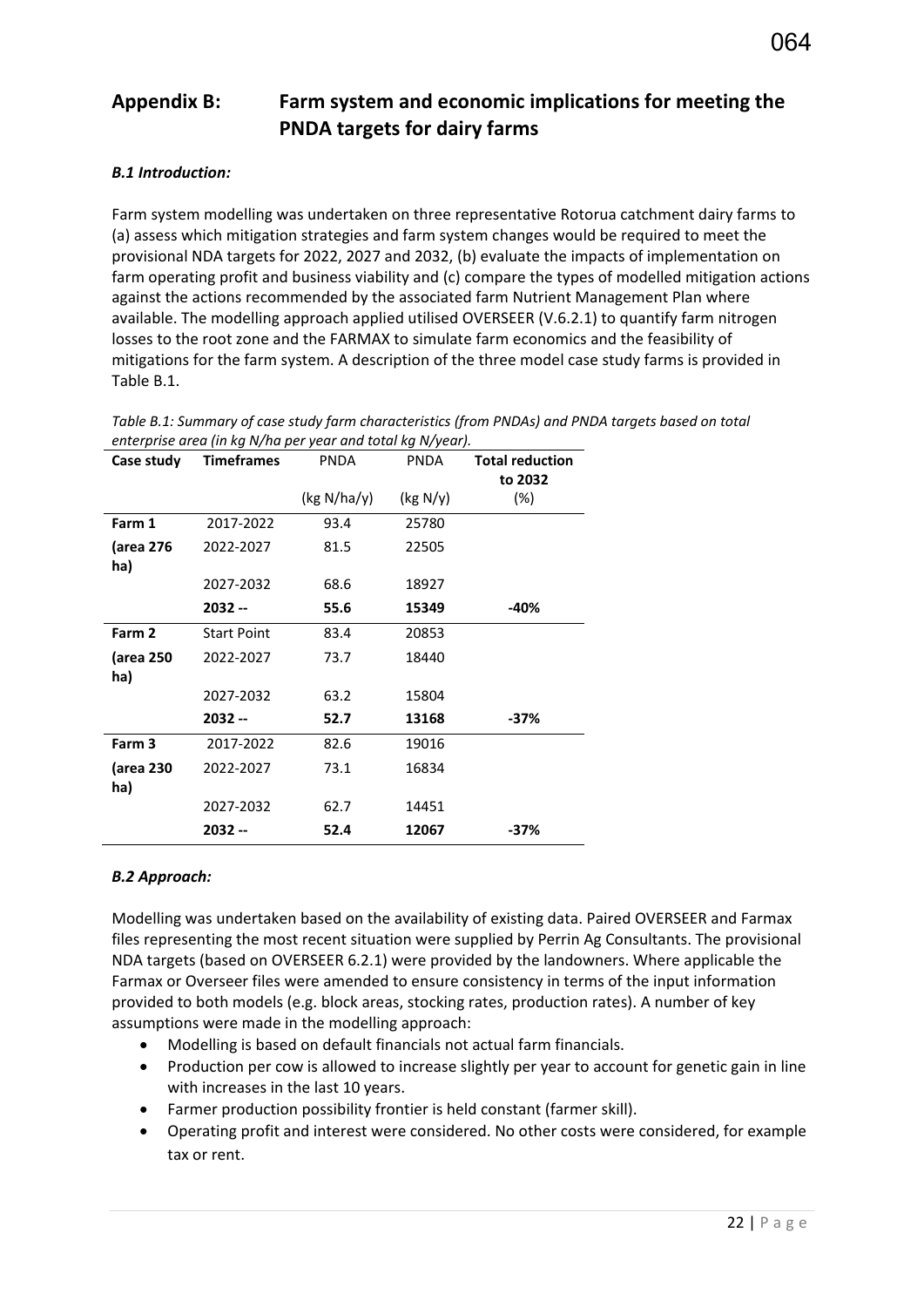- Modelling is based on a \$6.00 milk price and the Farmax expenses (e.g. nitrogen costs and grazing costs) based on that provided by the farm consultant.
- The year modelled represents the long-term steady state of the farm. E.g. overseer assumes 10 year average climate data.
- Flow on effects to the wider economy were not considered. For example if all farmers increase wintering off then the price of this is likely to change. These factors were not accounted for in the modelling.
- Following consultation with the landowners and farm consultant it was assumed that current farm state (OVERSEER below benchmark for most farms) represents a realistic long term starting point before further mitigation as opposed to a short term situation in which changes to the farm system have been temporarily in response to the low milk pay-outs (e.g. cull early, reduced imported feed etc., resulting in reduced nutrient losses but may not be seen as a intended long term change).

## *B.3 Key findings:*

The key findings of this analysis are:

- 1. Two of the three case study farms are already meeting their 2017 and 2022 PNDA targets and therefore further mitigation to achieve this target is not required on these properties. a. One of these farms is also already meeting its 2027 PNDA target.
- 2. One farm is presently not meeting its 2017 target and therefore mitigation will be required to reach all future PNDA targets.
- 3. The level of mitigation required to meet the targets not already met is dependent on the current OVERSER starting point, and is therefore farm specific. In general:
	- a. To meet the 2022 and 2027 targets requires small changes on the farm system, for example changing effluent solid application, increasing standoff pad times, changing high risk fertiliser applications and small reductions in stocking rate to match feed supplies. The economic impacts of these changes is also farm specific and for this analysis ranged from **-2% to -5%** (operating profit only, excluding interest).
	- b. To achieve the 2027 PNDA targets requires medium system changes, including reductions in fertiliser, slight decreases in stocking rate and changes in supplementary feeding practices. The economic impact of these changes is also farm specific and for this analysis ranged from **-2% to -16%** (operating profit only, excluding interest).
	- c. To achieve the target for 2032 and beyond significant system changes to all farms, for example through changes in wintering and young stock practices, removing cropping, reducing fertiliser applications and reducing stock numbers. This has significant impacts on farm operating profit, ranging from **–8% to -22%** for the three case study farms. When interest is included (operating profit minus interest payments) this changes to a reduction between 15% and 38% for the three case study farms.
- 4. Interest is a significant expense and the farms need to be able to pay this from operating profit in order to remain viable farm businesses.
- 5. The viability of the business after mitigation needs to be considered better, especially for the >2027 scenarios. This includes the ability to make enough of a profit to meet debt and tax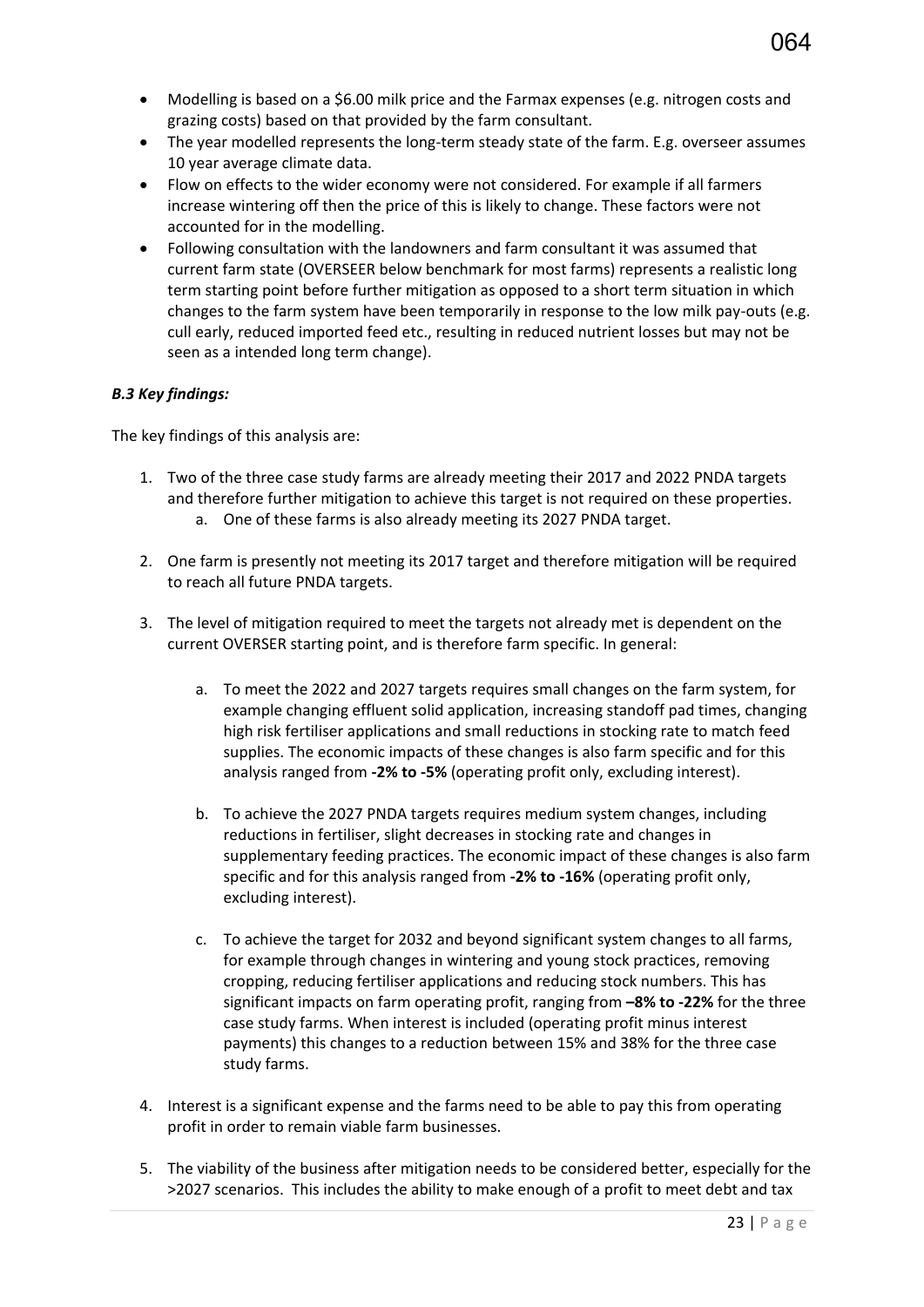- 6. Due to the significant variability in farm system, financial management and geophysical conditions (soil type, rainfall) between individual dairy farm businesses in the catchment, and is uncertain how representative the three model case study farms are of other farms.
- 7. The bundles of mitigation strategies required to meet the 2027 and 2032 targets are similar to those actions specified in the Nutrient Management Plan available for one farm (Farm 3).
- 8. These results highlight the importance of farm businesses requiring certainty that the proposed PNDA targets from 2027 represent the most cost effective management strategy in order to meet the lake TLI targets.

The results of the modelling for each individual case study farm are provided in the following Section, including:

- A summary of the key findings for each farm
- Mitigation strategies and farm system changes required to achieve each PNDA target
- Cost-abatement curves providing the % reduction in farm operating profit for each PNDA target and the impact of interest on this calculation
- A summary of the N and P reductions achieved for each PNDA model scenario

### *B.4 Findings individual case study farms*

*Farm 1:* 

- Minor system changes are required to achieve the 2022-2027 target (e.g. change solid effluent application, shift high risk nitrogen applications and increase stand-off pad usage, some reductions in nitrogen applications, reduce stocking rates and reducing cropping rates), this reduced operating profit (after interest) by 3%.
- To meet the beyond 2032 target significant system changes were made (e.g. changing wintering and young stock practices, remove cropping, reduce fertiliser applications and reduce stock numbers), this reduced operating profit (after interest) by 15%.
- While this farm is currently compliant and able to meet the 2022-2027 target with only minor impacts on operating profit, achieving the target beyond 2027 becomes significantly harder with changes to how the farm system is set up and reductions in operating profit.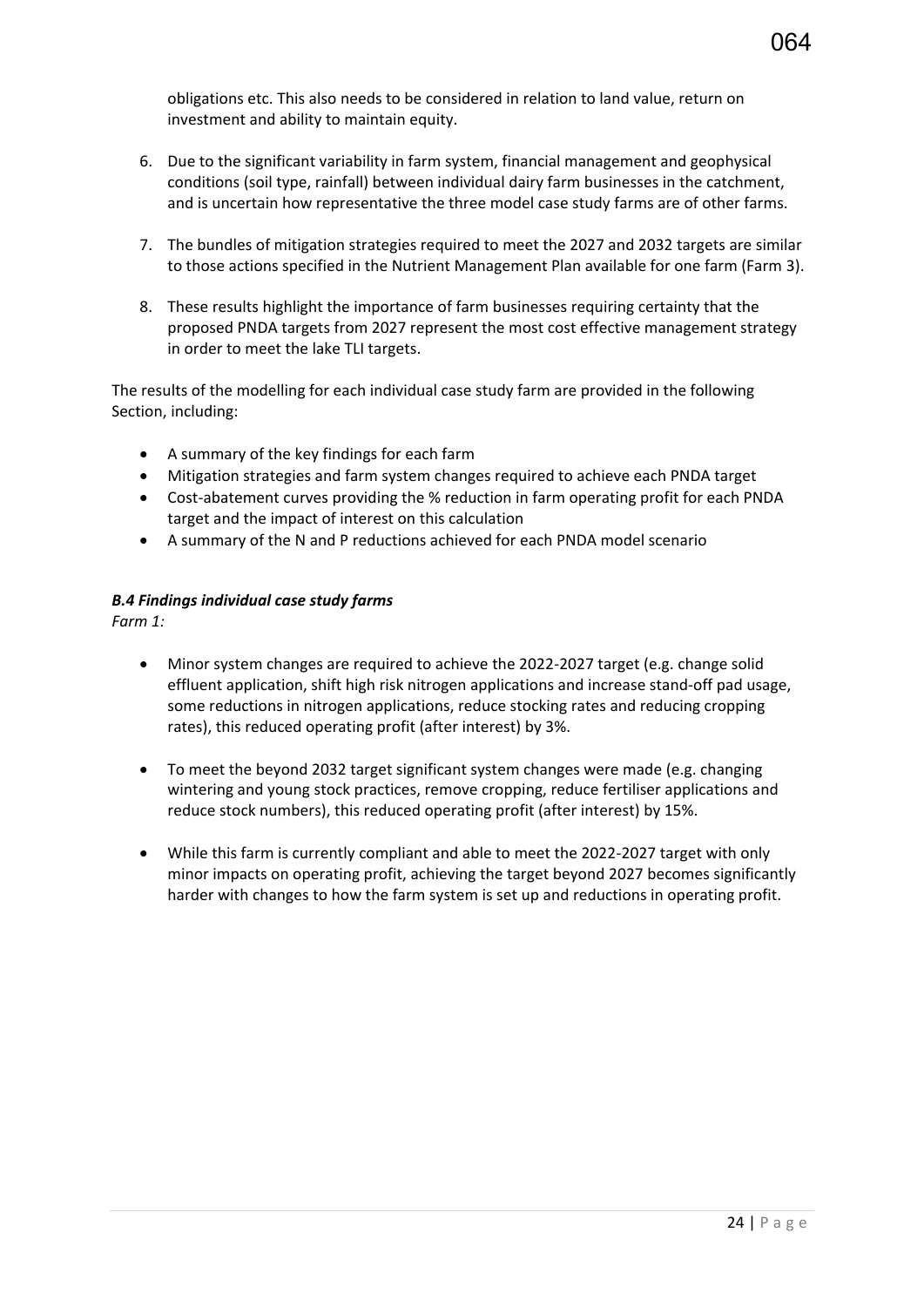

| <b>Scenario</b>  | <b>Time</b><br>period | <b>Mitigation</b>                                                                                                                                                                                                                                                                                                                                                                                                                                                                                                                                                                                                      |
|------------------|-----------------------|------------------------------------------------------------------------------------------------------------------------------------------------------------------------------------------------------------------------------------------------------------------------------------------------------------------------------------------------------------------------------------------------------------------------------------------------------------------------------------------------------------------------------------------------------------------------------------------------------------------------|
| Current<br>State | now-2027              | No mitigation is needed until 2027 however an assumption was made that cows<br>will have a \$10 gain in BW each year throughout the scenarios and a support block<br>was added to the farm.                                                                                                                                                                                                                                                                                                                                                                                                                            |
| M.1              | 2027-2032             | Increased usage of the wintering pad by standing off 14% of the cows in April, May<br>(6 hours) and June for 14 hours. Reduced nitrogen fertiliser use by removing May<br>application (14kgN/ha) on all blocks. Then reduced stocking rate to match feed<br>supply, peak cows milked reduced by 10 cows. Imported PKE reduced from<br>350tDM to 337tDM.                                                                                                                                                                                                                                                                |
| M.2              | $2032 -$<br>onwards   | In addition to 2027-2032, grazed off 1 year old heifers and increased number of<br>cows grazing off from 166 to 262. Cows sent off for grazing by 21 May instead of 1<br>June. Removed all winter crops from the farm, made silage from the removed<br>winter crop area to feed dry cows in winter. Grass to grass regrassing was assumed<br>on area equivalent to the removed crop. Reduced nitrogen fertiliser by reducing<br>September application from 28-15kgN/ha, removed March application 32kgN/ha<br>on the support block and also removed December nitrogen application 14kgN/ha<br>on the milking platform. |

| <b>Scenario</b>  | <b>Time period</b> | Nitrogen<br>leaching<br>(kg N/ total<br>ha) | Phosphorus<br>loss (kg P/<br>total farm) | Nitrogen<br>target (kg<br>N/ total ha) | <b>Operating</b><br>profit $(\frac{5}{3})$<br>effective<br>hectare)* | <b>Operating</b><br>profit after<br>interest (\$/<br>effective<br>hectare)* |
|------------------|--------------------|---------------------------------------------|------------------------------------------|----------------------------------------|----------------------------------------------------------------------|-----------------------------------------------------------------------------|
| Current<br>State | now-2027           | 73                                          | 488                                      | 93.4                                   | 2,144                                                                | 1,123                                                                       |
| M.1              | 2027-2032          | 68                                          | 488                                      | 68.6                                   | 2,111                                                                | 1,090                                                                       |
| M.2              | 2032- onwards      | 56                                          | 476                                      | 55.6                                   | 1,981                                                                | 960                                                                         |

**\*Economic impacts are calculated from the default financials specified in the Farmax model and not the actual farms financial information**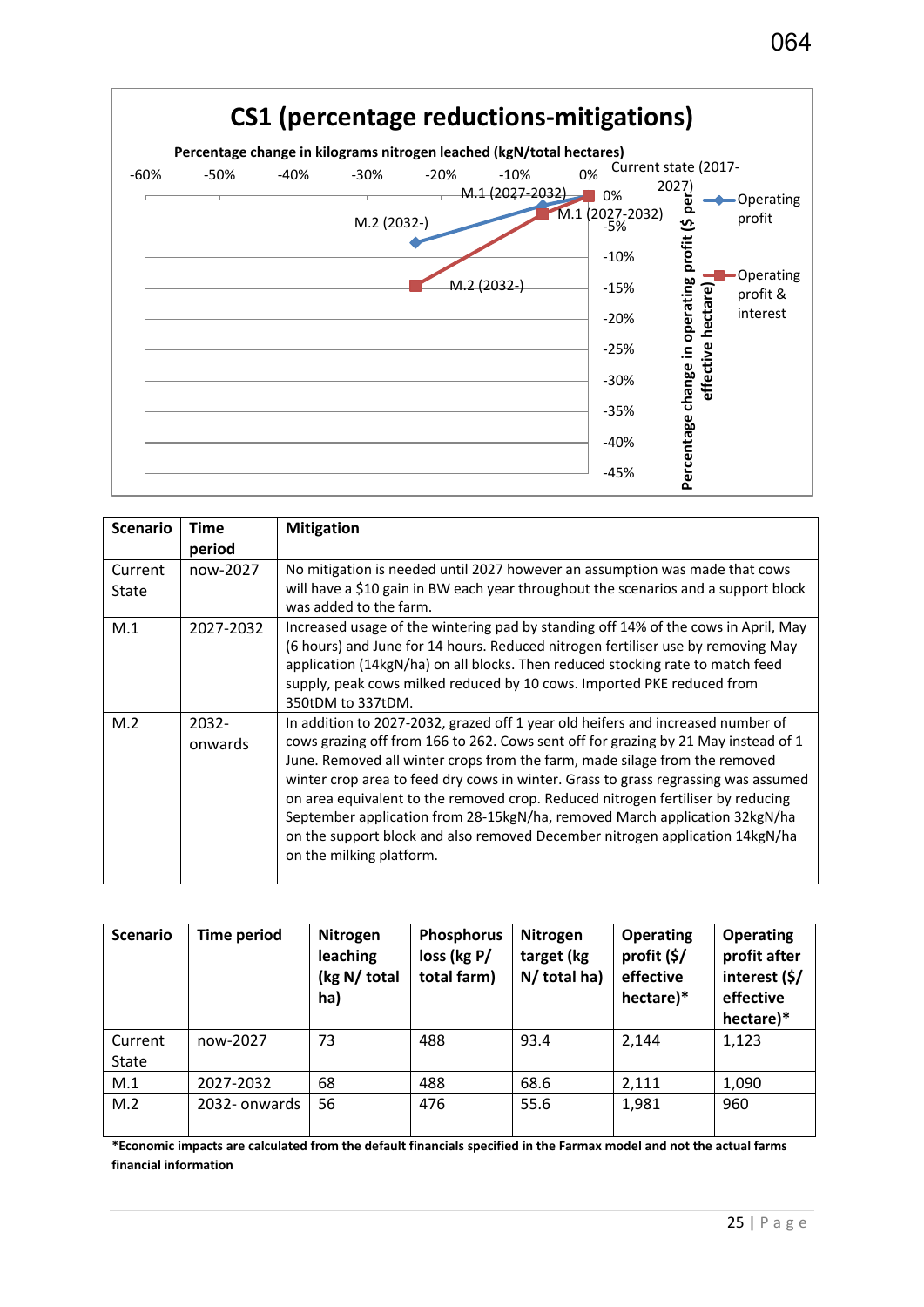- To meet the 2017-2022 target requires a move away from cropping to imported feed, as well as a reduction in fertiliser application. This reduced operating profit (after interest) by 4%.
- To meet the 2022-2027 target requires additional mitigation through further reduction in fertiliser use, reducing stocking rates to match feed supplies and stopping imported baleage. This reduced operating profit (after interest) by 7%.
- To meet the 2027-2032 target requires further reductions in crops (turnips). This reduced operating profit (after interest) by 11%.
- To meet the >2032 target requires further fertiliser reductions (March and August), further stock reductions, increasing effluent area and early culling. This reduced operating profit (after interest) by 20%.

|             | CS2 (percentage reductions-mitigations)                              |                                        |                 |                 |    |        |                  |                  |           |
|-------------|----------------------------------------------------------------------|----------------------------------------|-----------------|-----------------|----|--------|------------------|------------------|-----------|
|             | Percentage chnage in kilograms nitrogen leached (kgN/total hectares) |                                        |                 |                 |    |        |                  |                  |           |
| $-60%$      | -50%<br>$-40%$                                                       | $-30%$                                 | $-20%$          | $-10%$          | 0% |        |                  | Current state (- |           |
|             |                                                                      | M.1 $(2017-2022)$<br>M.2 $(2022-2027)$ |                 |                 |    | 0%     | 2017             |                  | Operating |
|             | M.3 (2027-2032)                                                      |                                        | M.2 (2022-2027) | M.1 (2017-2022) |    | -5%    |                  |                  | profit    |
|             |                                                                      | M.3 (2027-2032)                        |                 |                 |    | $-10%$ |                  |                  |           |
| M.4 (2032-) |                                                                      |                                        |                 |                 |    | $-15%$ | operating profit |                  | Operating |
|             | M.4 (2032-)                                                          |                                        |                 |                 |    | $-20%$ |                  | hecta            | profit &  |
|             |                                                                      |                                        |                 |                 |    |        |                  |                  | interest  |
|             |                                                                      |                                        |                 |                 |    | $-25%$ |                  |                  |           |
|             |                                                                      |                                        |                 |                 |    | $-30%$ | change in        |                  |           |
|             |                                                                      |                                        |                 |                 |    | $-35%$ |                  | per effective    |           |
|             |                                                                      |                                        |                 |                 |    | $-40%$ |                  |                  |           |
|             |                                                                      |                                        |                 |                 |    | $-45%$ | ercentage        |                  |           |
|             |                                                                      |                                        |                 |                 |    |        | ő.               |                  |           |

| <b>Scenario</b>  | <b>Time</b><br>period | <b>Mitigation</b>                                                                                                                                                                                                                                                                                                                                                                                                    |
|------------------|-----------------------|----------------------------------------------------------------------------------------------------------------------------------------------------------------------------------------------------------------------------------------------------------------------------------------------------------------------------------------------------------------------------------------------------------------------|
| Current<br>State | now-2017              | No mitigation is needed until 2017 however an assumption was made that cows<br>will have a \$10 gain in BW each year throughout the scenarios and a support block<br>was added to the farm.                                                                                                                                                                                                                          |
| M.1              | 2017-2022             | Stop growing Maize silage and instead import. To maintain pasture covers, since<br>11.8 ha is not in crop, reduce a May nitrogen fertiliser to 20kgN/ha on all blocks<br>with the exception of the drystock block, remove November 28kgN/ha application<br>from all blocks, reduce March nitrogen from 32-15kgN/ha on Home, Unsworth and<br>Fredrickson block. Regrass 11.8 ha, grass to grass.                      |
| M.2              | 2022-2027             | In addition to 2017-2022 remove May nitrogen fertiliser application on all on all<br>blocks. Then reduce stocking rate to match feed supply. Delay bringing<br>replacements back on platform, consider bringing them back on 10th of July. Since<br>heifers replacements are now off farm, May, June to 10th of July, to manage<br>pasture covers at the same level as the current state file reduce August nitrogen |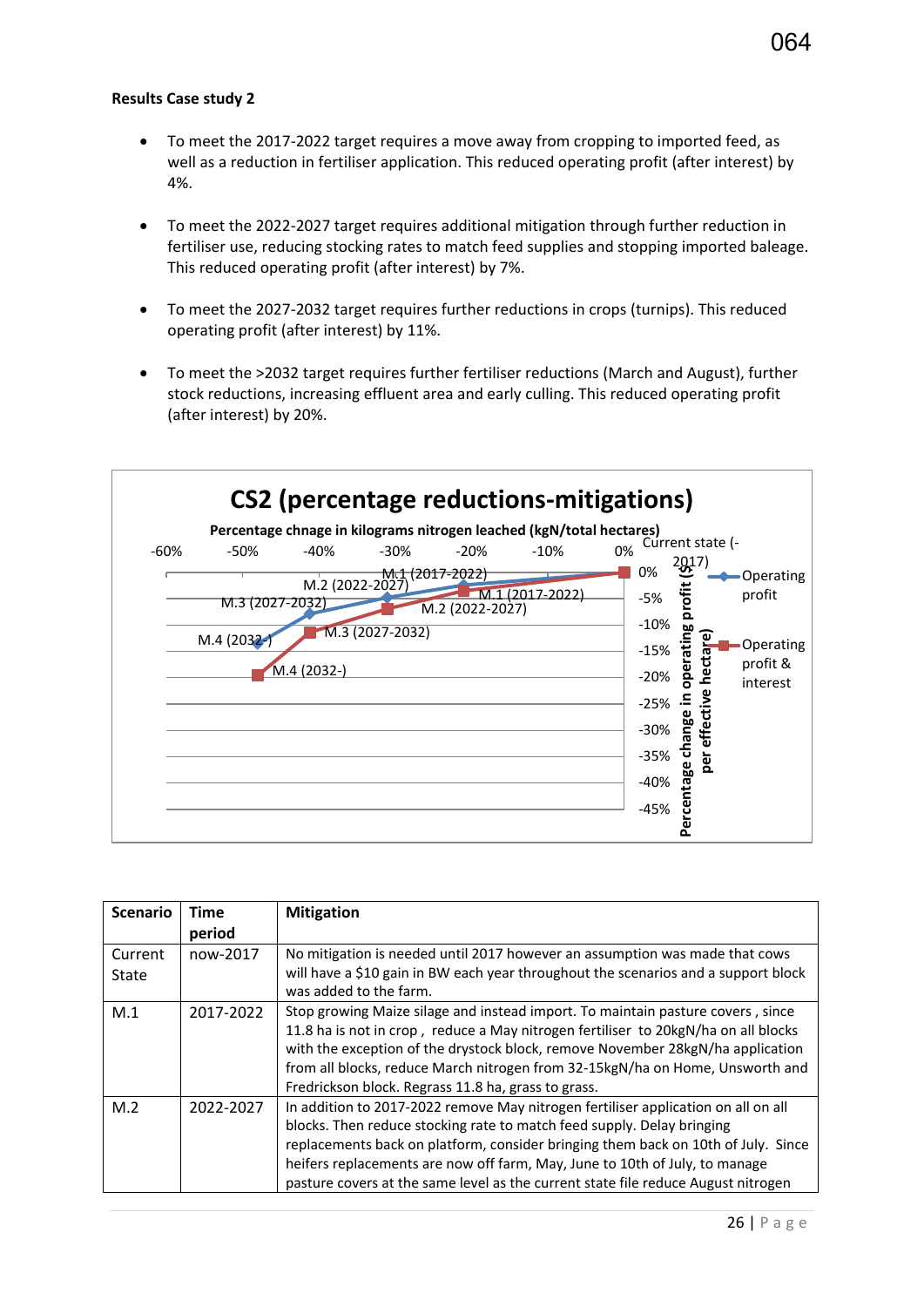|     |           | fertiliser from 28kgN/ha to 15kgN/ha. Stop importing baleage.                        |
|-----|-----------|--------------------------------------------------------------------------------------|
| M.3 | 2027-2032 | In addition to 2022-2027 remove turnips crop and import extra 64tDM of Maize         |
|     |           | silage, regrass 14ha that was meant for turnips, grass to grass.                     |
| M.4 | 2032-     | In addition to 2027-2032 remove March and August nitrogen fertiliser applications    |
|     | onwards   | on all blocks. Then reduce stocking rate to match feed supply. Consider early        |
|     |           | culling, all empties sold by 16th of February. Increase effluent area by 36ha, home  |
|     |           | block now an effluent block, cost of increasing effluent area, \$12000 for a new     |
|     |           | pump, \$15/meter for the pipes(estimated 1km worth of pipes) a total capital cost    |
|     |           | of \$27 000 including installation cost. Added annual cost to the farm will include  |
|     |           | interest (8%) from the borrowing to meet this, depreciation assuming the pump        |
|     |           | and pipes will have 6 year life span with no salvage value and for simplicity repair |
|     |           | and maintenance will remain the same as in the base file. Added annual costs         |
|     |           | \$5535, included on Farmax as other expenses. Maize silage reduced from 364tDM       |
|     |           | to 217tDM.                                                                           |

| <b>Scenario</b> | Time period   | Nitrogen<br>leaching<br>(kg N/ total<br>ha) | Phosphorus<br>loss (kg P/<br>total farm) | Nitrogen<br>target (kg<br>$N/$ total ha) | <b>Operating</b><br>profit (\$/<br>effective<br>hectare)* | <b>Operating</b><br>profit after<br>interest (\$/<br>effective<br>hectare)* |
|-----------------|---------------|---------------------------------------------|------------------------------------------|------------------------------------------|-----------------------------------------------------------|-----------------------------------------------------------------------------|
| Current         | now-2017      | 106                                         | 652                                      | <b>NA</b>                                | 3,302                                                     | 2,281                                                                       |
| M.1             | 2017-2022     | 83                                          | 652                                      | 83.4                                     | 3,222                                                     | 2,201                                                                       |
| M.2             | 2022-2027     | 73                                          | 652                                      | 73.7                                     | 3,144                                                     | 2,213                                                                       |
| M.3             | 2027-2032     | 62                                          | 652                                      | 63.2                                     | 3,042                                                     | 2,021                                                                       |
| M.4             | 2032- onwards | 55                                          | 640                                      | 52.7                                     | 2,855                                                     | 1,834                                                                       |

**\*Economic impacts are calculated from the default financials specified in the Farmax model and not the actual farms financial information** 

### **Results Case study 3**

- Farm is meeting its targets to 2022
- Farm is slightly (+7kgN/ha) above their targets for 2027 (total hectares).
- To meet the 2022-2027 target some minor system changes are required (e.g. reduce PKE imports, shift high risk nitrogen applications, slightly reduce stocking rate and increase stand-off pad usage) and this reduced operating profit (after interest) by 7%.
- To meet 2027-2032 targets fertiliser use and stocking rate were decreased further. This reduced operating profit (after interest) by 27%.
- To meet the beyond 2032 target significant system changes are required (e.g. changing wintering and young stock practices, remove cropping, reduce fertiliser applications and reduce stock numbers), this reduced operating profit (after interest) by 38%, a significant reduction.
- To meet the 2027-2032 target will reduce operating profit. To meet the 2032 and beyond target it becomes harder with changes to the farm system and significant reductions in operating profit.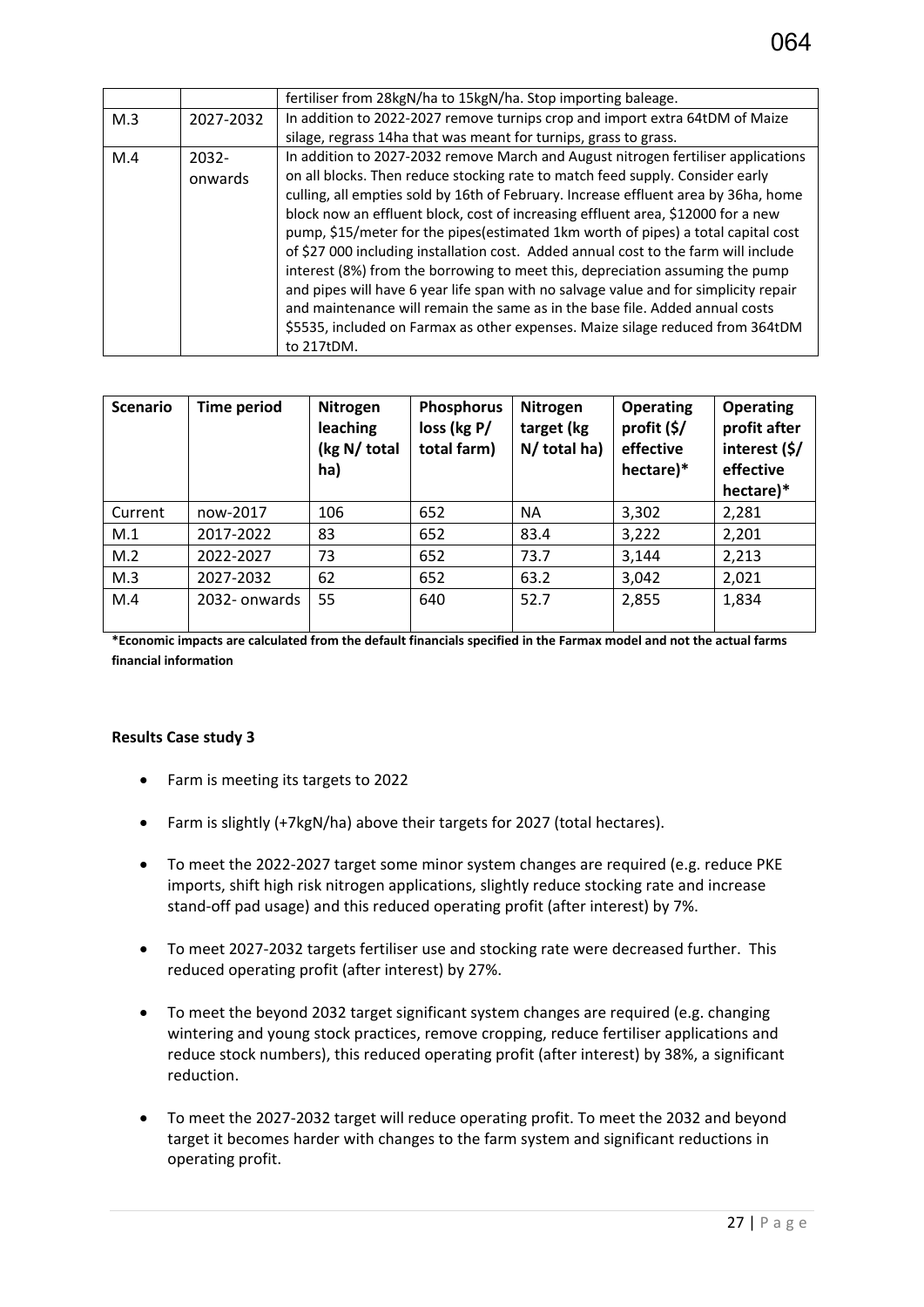

| <b>Scenario</b> | <b>Time</b> | <b>Mitigation</b>                                                                                                                                               |
|-----------------|-------------|-----------------------------------------------------------------------------------------------------------------------------------------------------------------|
|                 | period      |                                                                                                                                                                 |
| Current         | now-2022    | No mitigation is needed until 2022 however an assumption was made that cows                                                                                     |
| <b>State</b>    |             | will have a \$10 gain in BW each year throughout the scenarios and a support block                                                                              |
|                 |             | was added to the farm.                                                                                                                                          |
| M.1             | 2022-2027   | Effluent solids from wintering pad and effluent pond are spread to non-effluent                                                                                 |
|                 |             | block rather than being spread on effluent block as they are currently. July<br>nitrogen fertiliser (18kgN/ha) on the effluent block was shifted to August.     |
|                 |             | Wintering pad use was increased by standing off 35% of the milking cows for 6                                                                                   |
|                 |             | hours in April and May. Nitrogen fertiliser application was reduced by removing                                                                                 |
|                 |             | the March (34kgN/ha) application on the non-effluent block. Then peak cows                                                                                      |
|                 |             | milked was reduced by 14 to match feed supply. Summer crop area was reduced                                                                                     |
|                 |             | by 0.6ha.                                                                                                                                                       |
| M.2             | 2027-2032   | In addition to 2022-2027, nitrogen fertiliser application was reduced by removing                                                                               |
|                 |             | the August application on the non-effluent block, reducing the September                                                                                        |
|                 |             | application from 38-25kgN/ha, November from 38-25kgN/ha and January from 32-                                                                                    |
|                 |             | 18kgN/ha. Then peak cows milked were reduced by 19 to match feed supply.                                                                                        |
|                 |             | Consider early culling of all empties sold by 15 February. Summer crop area was                                                                                 |
|                 |             | reduced from 14.4ha to 6.3ha. Added 8.13 ha of regrassing, grass to grass to                                                                                    |
| M.3             | 2032-       | compensate for the reduced crop to grass regrassing.                                                                                                            |
|                 |             | In addition to 2027-2032, nitrogen fertiliser application was reduced by removing<br>effluent block August application (18kgN/ha) and the September application |
|                 | onwards     | (25kgN/ha) on the non-effluent block. Heifers were kept off farm and returned on                                                                                |
|                 |             | 1 June, 31 May is selected on Farmax to balance the cow numbers. Grazed off 232                                                                                 |
|                 |             | mixed age cows as of 15 May, 2 days after dry off (13 May), cows returned on                                                                                    |
|                 |             | farm 15 July two weeks before the start of calving to comply with animal welfare                                                                                |
|                 |             | standards. Since cows are being grazed off earlier and starting pasture covers are                                                                              |
|                 |             | high, pasture to feed dry cows was utilised and pasture silage was removed from                                                                                 |
|                 |             | dry cows' diet. Transferred pasture silage that was being fed to the dry cows to                                                                                |
|                 |             | summer feeding and removed the turnips crop. Removed turnip crop had an                                                                                         |
|                 |             | impact on production.                                                                                                                                           |